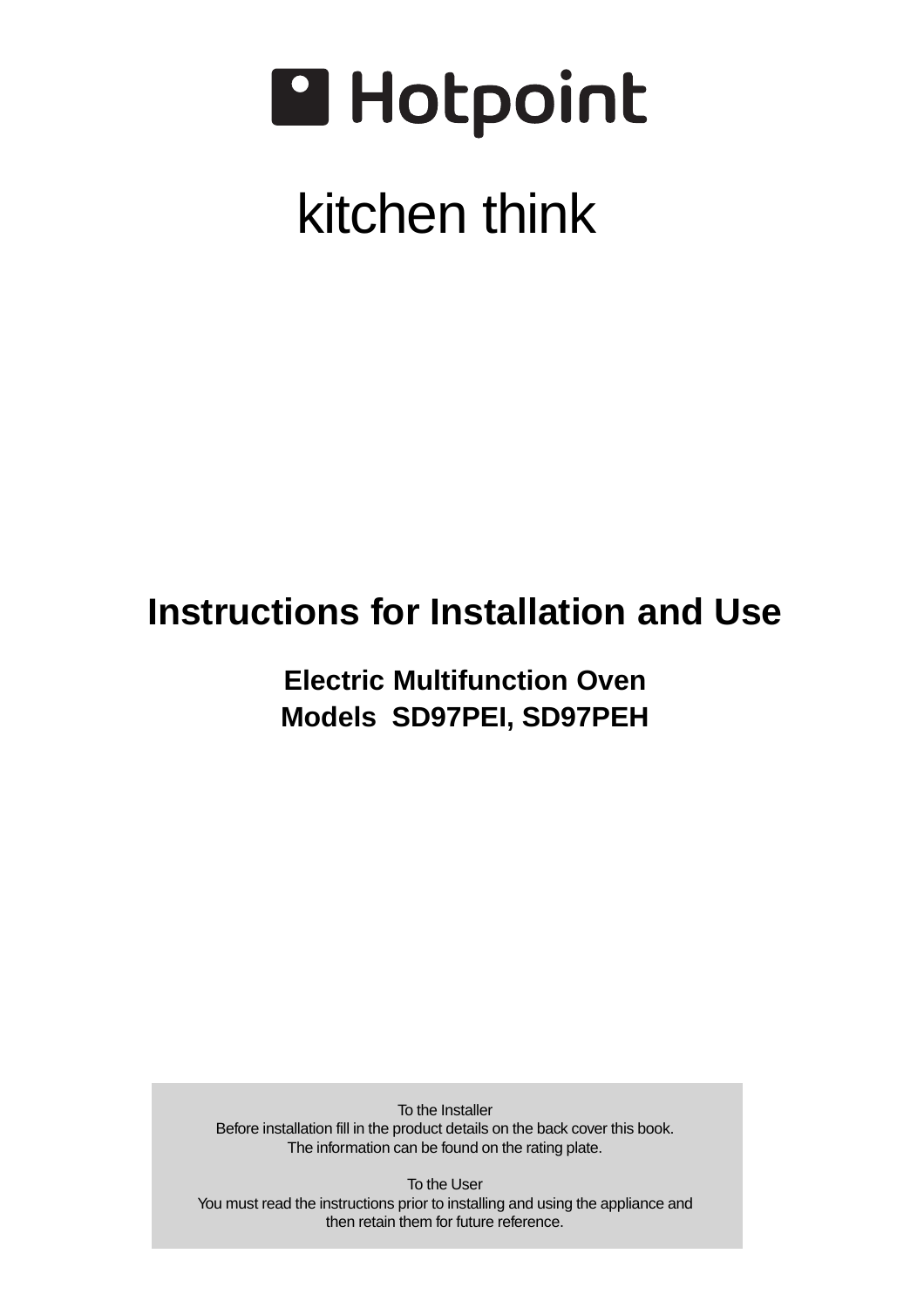### **Retention of this Instruction Book**

This Instruction Book must be kept handy for reference as it contains important details on the safe and proper use of the appliance.

If you sell or pass the appliance to someone else, or move house and leave it behind, make sure this Book is also provided so the new owner can become familiar with the appliance and safety warnings.

If the Book is lost or damaged a copy may be obtained from: INDESIT Company UK LTD, Morley Way, Peterborough, PE2 9JB

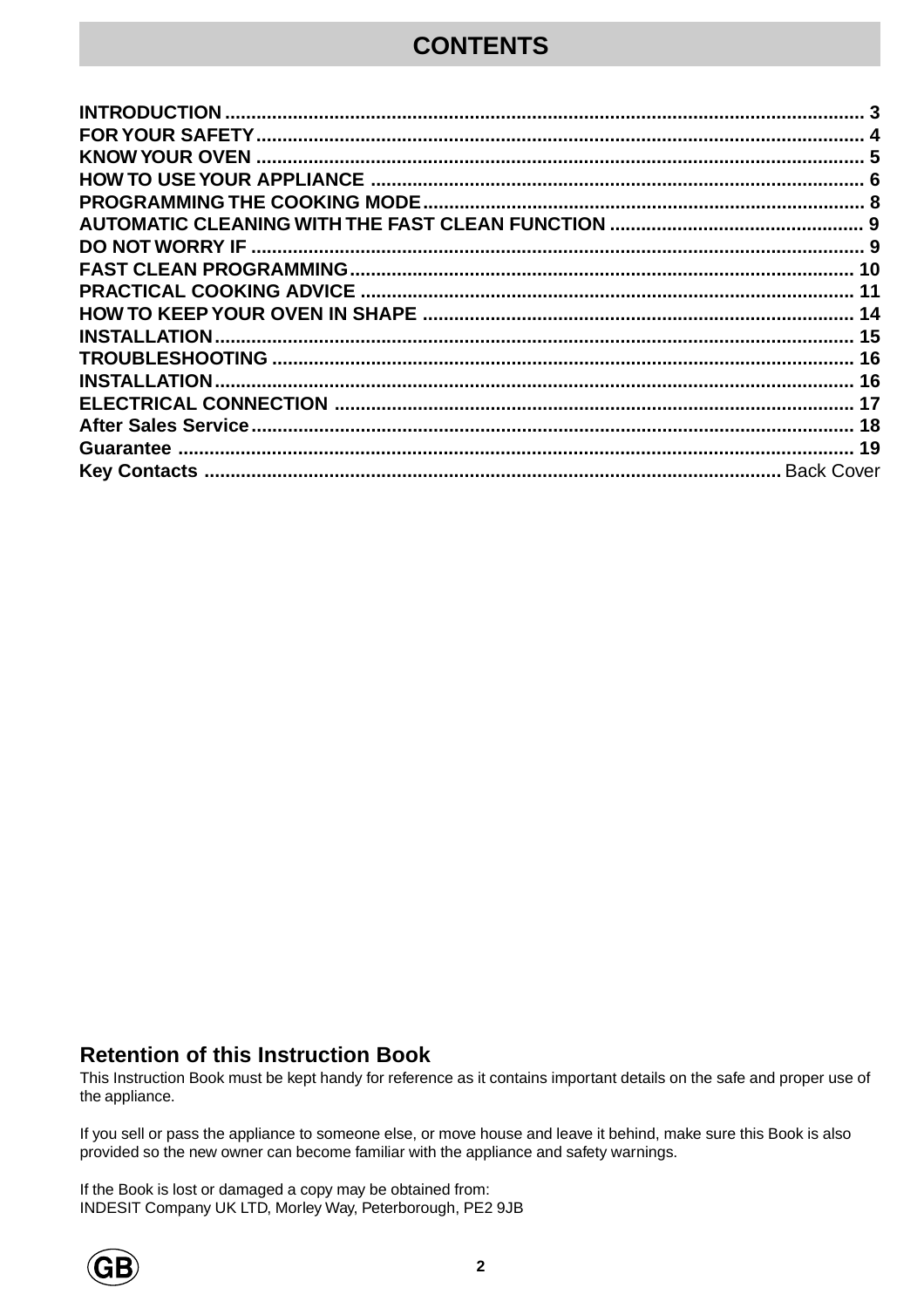# **Introduction**

<span id="page-2-0"></span>Your new electric oven is guaranteed\* and will give lasting service. This guarantee is only applicable if the appliance has been installed in accordance with the installation instructions detailed in this booklet.

To help make best use of your cooking equipment, please read this booklet carefully.

The oven is designed specifically for domestic use and responsibility will not be accepted for use in any other installation.

#### **Note: When the oven is first used, an odour may be omitted - this will cease after a short period of use.**

To help remove the 'new' smell, heat the empty oven to maximum temperature for a minimum of two to three hours, keeping the door/s closed. Ensure that the room is well ventilated (eg. open a window or use an extractor fan) and that persons who may be sensitive to the odour avoid any fumes. It is suggested that any pets be removed from the room until the smell has ceased.

This odour is due to any temporary finish on oven linings and elements and any moisture absorbed by the insulation.

**\* The guarantee is subject to the provisions that the appliance:**

**(a) Has been used solely in accordance with this booklet.**

**(b) Has been properly connected to a suitable supply voltage as stated on the rating plate, attached to the appliance.**

**(c) Has not been subjected to misuse or accident or been modified or repaired by any person other than the manufacturers authorised employee or agent.**

**(d) Has been correctly installed.**

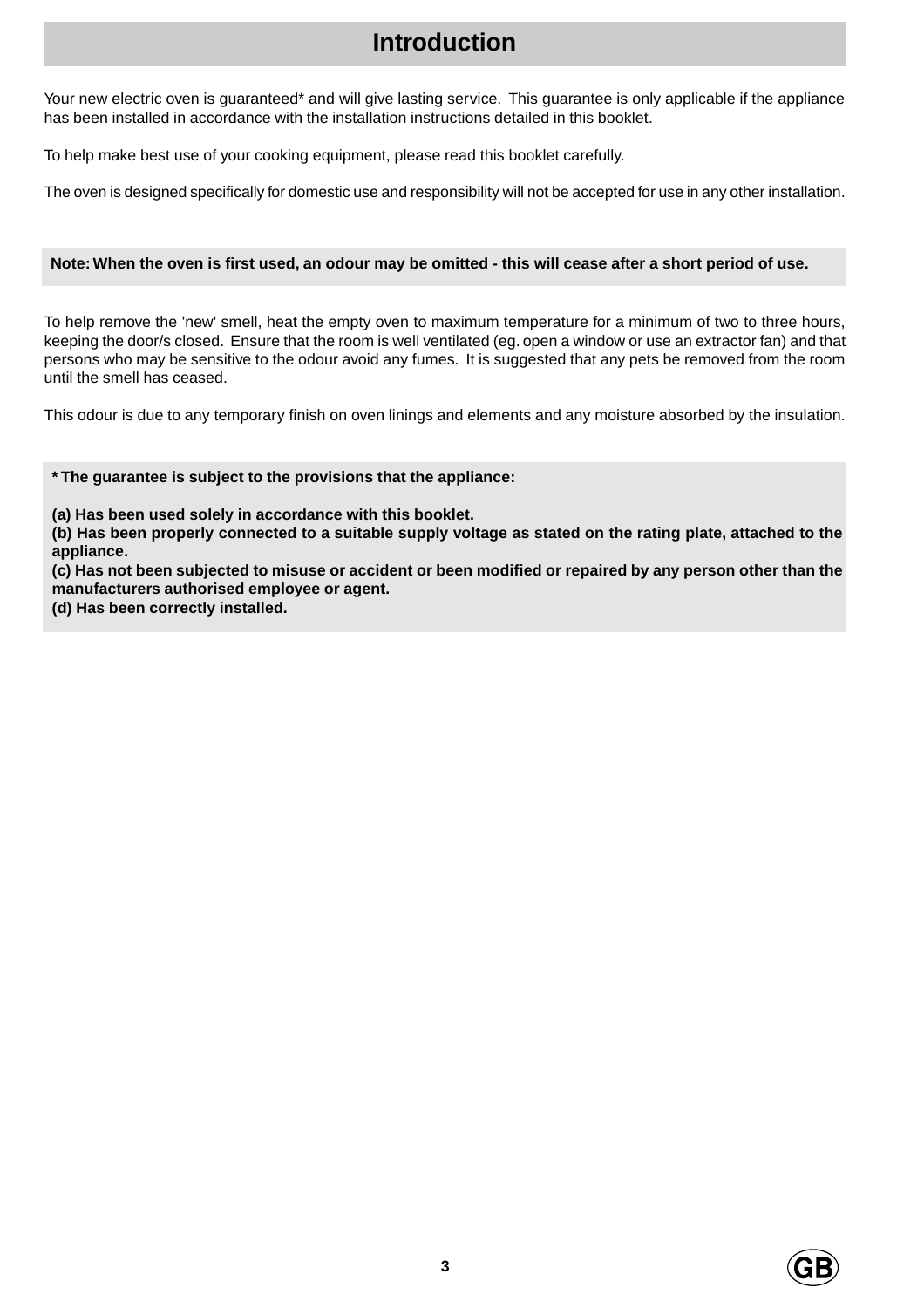# **For Your Safety**

#### <span id="page-3-0"></span>**When used properly your appliance is completely safe but as with any electrical product there are certain precautions that must be observed. PLEASE READ THE BELOW PRECAUTIONS BEFORE USING YOUR APPLIANCE.**

To maintain the efficiency and safety of this appliance, we recommend you do the following:

- only call the Service Centres authorised by the manufacturer.
- always use genuine spare parts.

#### **ALWAYS:**

- make sure you remove all packaging and literature from inside the appliance before switching on for the first time. - check the soundness of the appliance after it has been unpacked.

- make sure you understand the controls before using the appliance.

- keep children away from the appliance during use, as surfaces will get extremely hot during and after cooking. Care should be taken to avoid touching the heating elements inside the oven during use.

- make sure the controls are turned off when you have finished cooking and when not in use.

- grip the handle in the centre when opening the door.

- stand back when opening the door to allow any build up of steam or heat to disperse.

- use dry, good quality oven gloves when removing items. - take care to avoid heat/steam burns when operating the controls.

- switch off the electricity supply at the wall switch, and allow to cool, before cleaning or performing maintenance..

- make sure the shelves are in the correct position before switching on the oven.

- keep the door closed when the appliance is not in use.

- keep the appliance clean as a build up of grease or fat from cooking can cause a fire.

- follow the basic principles of food handling and hygiene to prevent the possibility of bacterial growth.

- keep any ventilation slots clear of obstructions.

#### **NEVER:**

- attempt to install or repair the appliance without the assistance of qualified personnel.

- remove the oven shelves whilst the oven is hot.

- allow anyone to sit or stand on any part of the appliance. - store items above the appliance that children may attempt to reach.

- heat up unopened food containers, as pressure can build up causing the container to burst.

- use the appliance to heat up anything other than food.

- use the appliance as a room heater.

- use the grill to warm plates.

- dry items on the oven doors.

- install the appliance next to curtains of other soft furnishings.

- allow children to play with or tamper with the controls.

- use steam cleaners.

- use the oven for storage purposes.

- use flammable liquids near the appliance.

- use adapters, multiple sockets and/or extension leads.

- pull on the appliance or the supply able to unplug it from the electrical outlet.

- allow power cables of other appliances to come into contact with hot parts of this appliance.

- expose the appliance to atmospheric agents, such as rain or sunlight.

- operate the appliance with wet hands.
- operate the appliance when barefoot.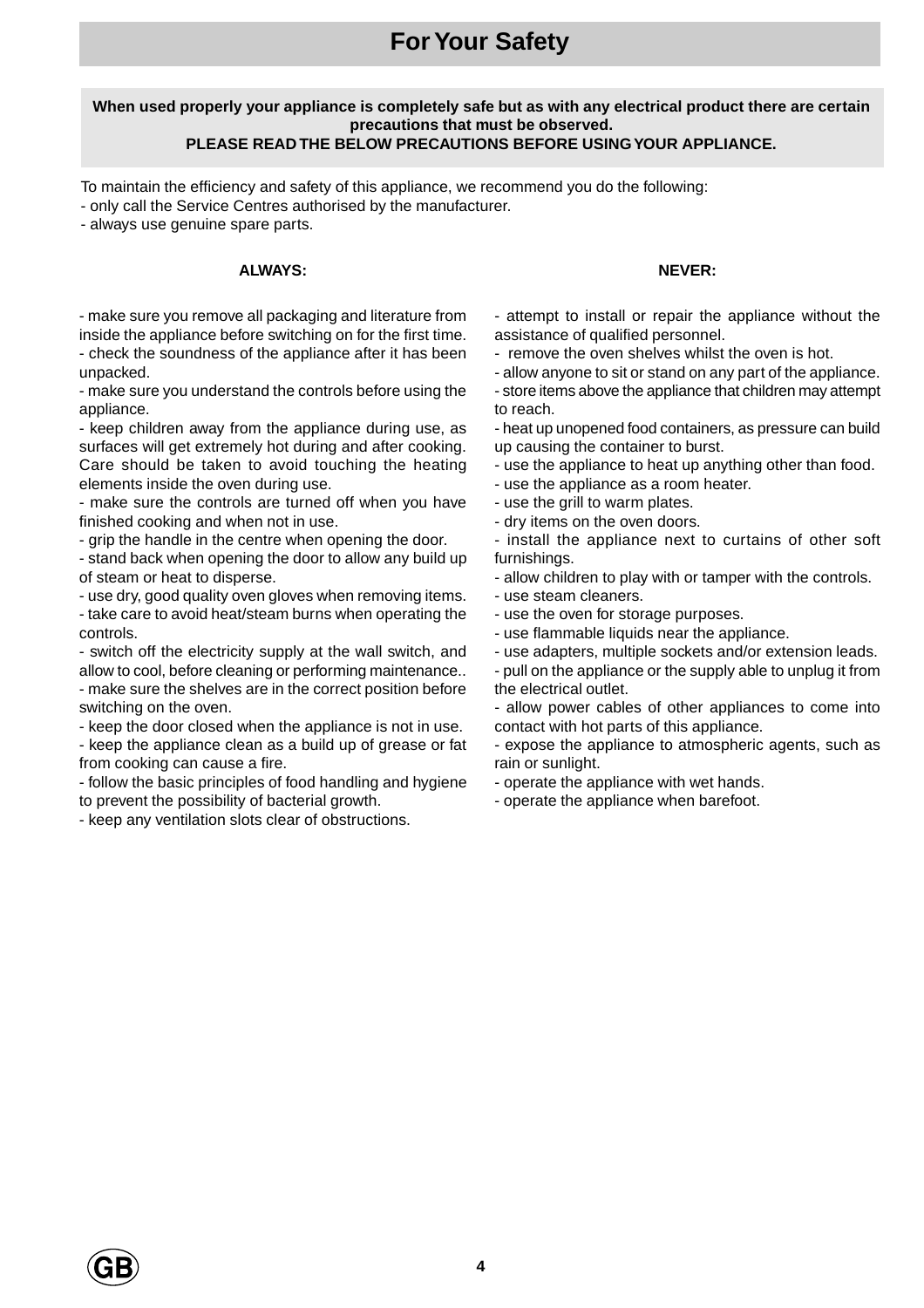## **Know your Oven**

<span id="page-4-0"></span>





#### A. **Control Panel**

- B. **Cooking mode selection knob**
- C. **Cooking temperature selection knob**
- D. **Electronic programmer**  Allows you to programme the desired cooking mode by selecting the cooking time and the end cooking time. It can also be used as a timer.
- F. **Dripping Pan or Baking Sheet**
- G. **Oven Rack**
- H. **Guides for sliding the racks or dripping pan in and out**
- 1. **Oven Light**
- 2. **Clock adjustment**
- 3. **Timer adjustment**
- 4. **End cooking time**
- 5. **Cooking time**
- 6. **Setting confirmation**
- 7. **Timer indicator**
- 8. **Pre-heating (**m **flashing) or cooking (**m **on) under way indicator**
- 9. **Programming complete indicator**
- 10.**Door lock indicator**

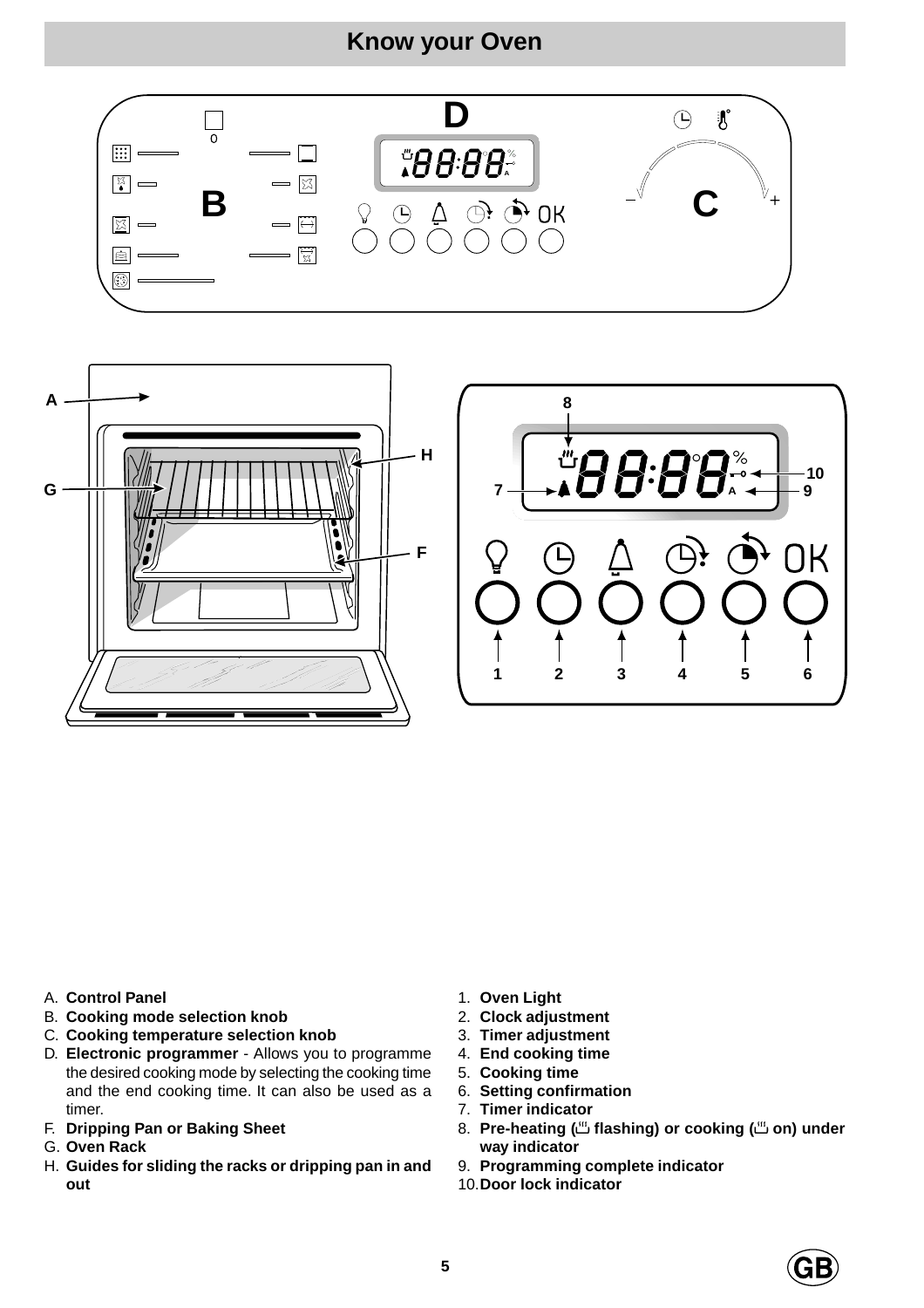## **How to use your appliance**

<span id="page-5-0"></span>The **7 Cuochi** oven combines the advantages of traditional convection ovens with those of the more modern fan assisted models in a single appliance.

It is an extremely versatile appliance that allows you to choose easily and safely between 7 different cooking modes. The various features offered by the oven are selected by means of selector knob "**B**" situated on the control panel.

**Notice:** The first time you use your appliance, we recommend that you set the thermostat to the highest setting and leave the oven on for at least half an hour with nothing in it, with the oven door shut. Then, open the oven door and let the room air. The odour that is often detected during this initial use is due to the evaporation of substances used to protect the oven during storage and until it is installed.

#### **Setting the digital clock**

The time can only be set on the clock when knob "**B**" is in position **0**.

After the appliance has been connected to the power supply, or when the power has gone out, the clock display will automatically reset to 0:00 and begin to blink. **0.00**.

Turn knob **C** to set the hours and then press **OK** to confirm. Turn knob **C** again to set the minutes and then press **OK** to confirm the time definitively. Any changes can be made by pressing button **2** and following the above procedure.

#### **Timer Feature**

The timer does not control the starting or stopping of the oven, it merely sounds a buzzer when the time is up and can be interrupted at any time just by pressing a button. To set the timer, press button **3**, adjust it using knob **C** and

then press the  $OK$  button to confirm. The  $\blacktriangle$  icon will remind you the timer is on.

Once the countdown is over, a buzzer will sound, and will stop doing so after 1 minute or if you press any button whatsoever.

#### **The oven light**

It can be turned on at any time with the oven turned off, simply by pressing button **1** or by opening the oven door.

#### **Cooling ventilation**

In order to reduce the temperature of the exterior of the oven, a cooling fan generates a flow of air that can be heard exiting between the oven door and the control panel. **Note: When cooking is done, the fan stays on until the oven cools down sufficiently.**

**Note:** In "Fast cooking" mode, the fan comes on automatically only when the oven is hot.

**Reminder:** the appliance is fitted with a diagnosis system which detects any malfunctions. The user is informed of the latter by messages such as "F $n$  m" that come up on the display (*n* and  $m =$  single digit numbers). In these cases, you need to call for technical assistance as the oven is faulty.

#### **How To Use Your Oven**

Turn knob **B** to select the desired cooking mode. The oven will immediately start the pre-heating phase, during which

the icon  $\mathbf{w}^{\text{III}}$  will flash on the display, and the cooking tem-

perature associated with the mode selected will be displayed: should this value not be the one you desire, you can modify it simply by turning knob **C**.

Once pre-heating is complete, an acoustic signal will sound and the icon  $\mathbf{w}$  will come on permanently, and at this stage you can place the food to be cooked inside the preheated oven.

**Note:** the **FAST COOKING** and **GRILL** modes do not include a pre-heating phase. Please remember that you can always do the following when cooking is under way:

- change the cooking mode by turning knob "**B**";
- change the temperature by turning knob "**C**";
- programme the cooking time and end cooking time (see paragraph entitled "Programming the cooking mode").
- stop it at any time by setting knob "**B**" back to **0**.

**Note:** For safety reasons, a cooking time of 2 hours is set for each cooking mode by default. Should this time fail to be adjusted, the oven will be automatically turned off once this time is up.

**Notice:** Place the oven tray provided on the bottom shelf of the oven to prevent any sauce and/or grease from dripping onto the bottom of the oven only when grilling food or when using the turnspit (only available on certain models). For all other types of cooking, never use the bottom shelf and never place anything on the bottom of the oven when it is in operation because this could damage the enamel coating. Always place your cookware (dishes, aluminium foil, etc. etc.) on the grid provided with the appliance inserted especially along the oven guides.

#### **Convection Oven**  $\Box$

Position of thermostat knob "**C**": Between **40°C** and **250°C**. On this setting, the top and bottom heating elements come on. This is the classic, traditional type of oven which has been perfected, with exceptional heat distribution and reduced energy consumption. The convection oven is still unequalled when it comes to cooking dishes made up of several ingredients, e.g. cabbage with ribs, local stockfish recipes, tender veal with rice, etc. Excellent results are achieved when preparing meat-based dishes as well: braised meats, stew, goulash, game, ham etc. which need to cook slowly and require basting or the addition of liquid. It nonetheless remains the best system for baking cakes and pastries as well as fruit and cooking casseroles. When cooking in convection mode, use only one rack, as the temperature would not be distributed evenly on several racks. Using the different rack heights available, you can balance the amount of heat between the top and the bottom of the oven. Select from among the various rack heights based on whether the dish needs more or less heat from the top.

#### **Multi-Cooking Mode |X|**

Position of thermostat knob "**C**": Between **40°C** and **250°C**. The heating elements and the fan come on alternately. Since the heat remains constant and uniform throughout the oven, the air cooks and browns food uniformly over its entire surface. With this mode, you can also cook various dishes at the same time, as long as their respective cooking temperatures are the same. A maximum of 2 racks can be used at the same time, following the instructions in the section entitled: "Cooking On More Than One Rack".

This cooking mode is particularly recommended for dishes requiring a gratin finish or for those requiring considerably prolonged cooking times, such as for example: lasagne, pasta

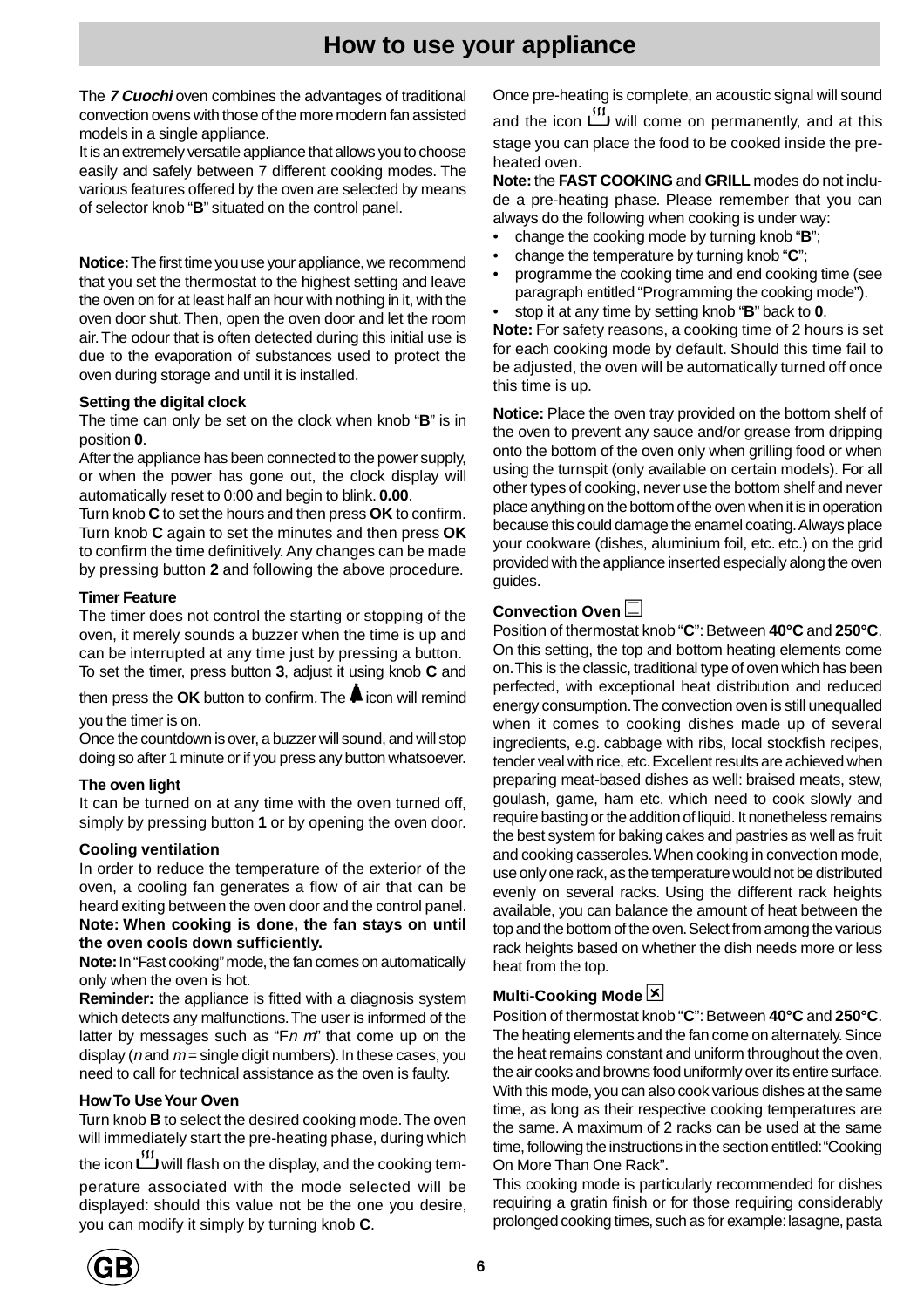bakes, roast chicken and potatoes, etc… Moreover, the excellent heat distribution makes it possible to use lower temperatures when cooking roasts. This results in less loss of juices, meat which is more tender and a decrease in the loss of weight for the roast. The Multi-cooking mode is especially suited for cooking fish, which can be prepared with the addition of a limited amount of condiments, thus maintaining their flavour and appearance. Excellent results can be attained when cooking vegetable-based side dishes like courgettes, aubergines, peppers, etc.

Desserts: this mode is also perfect for baking leavened cakes. Moreover, this mode can also be used to thaw quickly white or red meat and bread by setting the temperature to 80 °C. To thaw more delicate foods, set the thermostat to 60°C or use only the cold air circulation feature by setting the thermostat to 0°C.

#### **Grill** 2

Position of thermostat knob "**C**": Between **50%** and **100%**. The top heating element and the turnspit (where present) come on.

The extremely high and direct temperature of the grill makes it possible to brown the surface of meats and roasts while locking in the juices to keep them tender. The grill is also highly recommended for dishes that require a high temperature on the surface: such as beef steaks, veal, rib steak, filets, hamburgers etc...

#### **Always leave the oven door ajar during cooking, except when using the turnspit.**

Some grilling examples are included in the "Practical Cooking Advice" paragraph.

Turn knob "**C**" and the display will indicate the different energy percentages which represent the minimum (50%) and maximum (100%) settings.

#### Gratin **x**

Position of thermostat knob "**C**": Between **40°C** and **250°C**. The top heating element, the fan and the turnspit (where present) come on.

This combination of features increases the effectiveness of the unidirectional thermal radiation of the heating elements through forced circulation of the air throughout the oven. This helps prevent food from burning on the surface, allowing the heat to penetrate right into the food. Excellent results are achieved with kebabs made with meats and vegetables, sausages, ribs, lamb chops, chicken in a spicy sauce, quail, pork chops, etc.

**All "gratin" cooking must be done with the oven door shut.** The "gratin" mode is ideal for cooking grouper steaks, tuna, swordfish, stuffed cuttlefish etc.

#### **Pizza Mode W**

Position of thermostat knob "**C**": Between **40°C** and **250°C**. The bottom and circular heating elements, as well as the fan, will come on. This combination rapidly heats the oven due to the large amounts of power used by the appliance (2800 W), which results in the production of considerable heat coming prevalently from the bottom.

The pizza mode is ideal for foods requiring high temperatures to cook, like pizzas and large roasts. Only use one oven tray or rack at a time. However, if more than one is used, these must be switched halfway through the cooking process.

#### **Baking Mode** 国

Position of thermostat knob "**C**": Between **40°C** and **250°C**. The rear heating element and the fan come on, guaranteeing delicate heat distributed uniformly throughout the oven.

This mode is ideal for baking and cooking delicate foods especially cakes that need to rise - and for the preparation of certain tartlets on 3 shelves at the same time. Here are a few examples: cream puffs, sweet and savoury biscuits, savoury puffs, Swiss rolls and small portions of vegetables au gratin, etc…..

#### **"Fast cooking" Mode**

Position of thermostat knob "**C**": Between **40°C** and **250°C**. The heating elements and the fan come on, guaranteeing constant heat distributed uniformly throughout the oven. This mode is especially recommended for cooking pre-packed food quickly (as pre-heating is not necessary), such as for example: frozen or pre-cooked food) as well as for a few "home-made" dishes.

The best results when cooking using the "Fast cooking" mode are obtained if you use one cooking rack only (the second from the bottom), please see the table entitled "Practical Cooking Advice".

#### **"Defrosting" Mode**

Position of thermostat knob "**C**": **any**

The fan located on the bottom of the oven makes the air circulate at room temperature around the food. This is recommended for the defrosting of all types of food, but in particular for delicate types of food which do not require heat, such as for example: ice cream cakes, cream or custard desserts, fruit cakes. By using the fan, the defrosting time is approximately halved. In the case of meat, fish and bread, it is possible to accelerate the process using the "multi-cooking" mode and setting the temperature to 80° - 100°C.

#### Automatic cleaning with the fast clean function **Fig.**

This function is designed to clean your oven thoroughly. For details on the fast clean function, please refer to the paragraph entitled "Automatic cleaning with the fast clean function".

**The turnspit** (only available on certain models)

- To start the turnspit, proceed as follows:
- **a)** place the oven tray on the 1st rack;
- **b)** insert the special turnspit support on the 3rd rack and position the spit by inserting it through the special hole into the turnspit at the back of the oven;
- **c)** start the turnspit using knob "**B**" to select setting  $\boxed{\mathbf{H}}$  /  $\boxed{\mathbf{H}}$ .

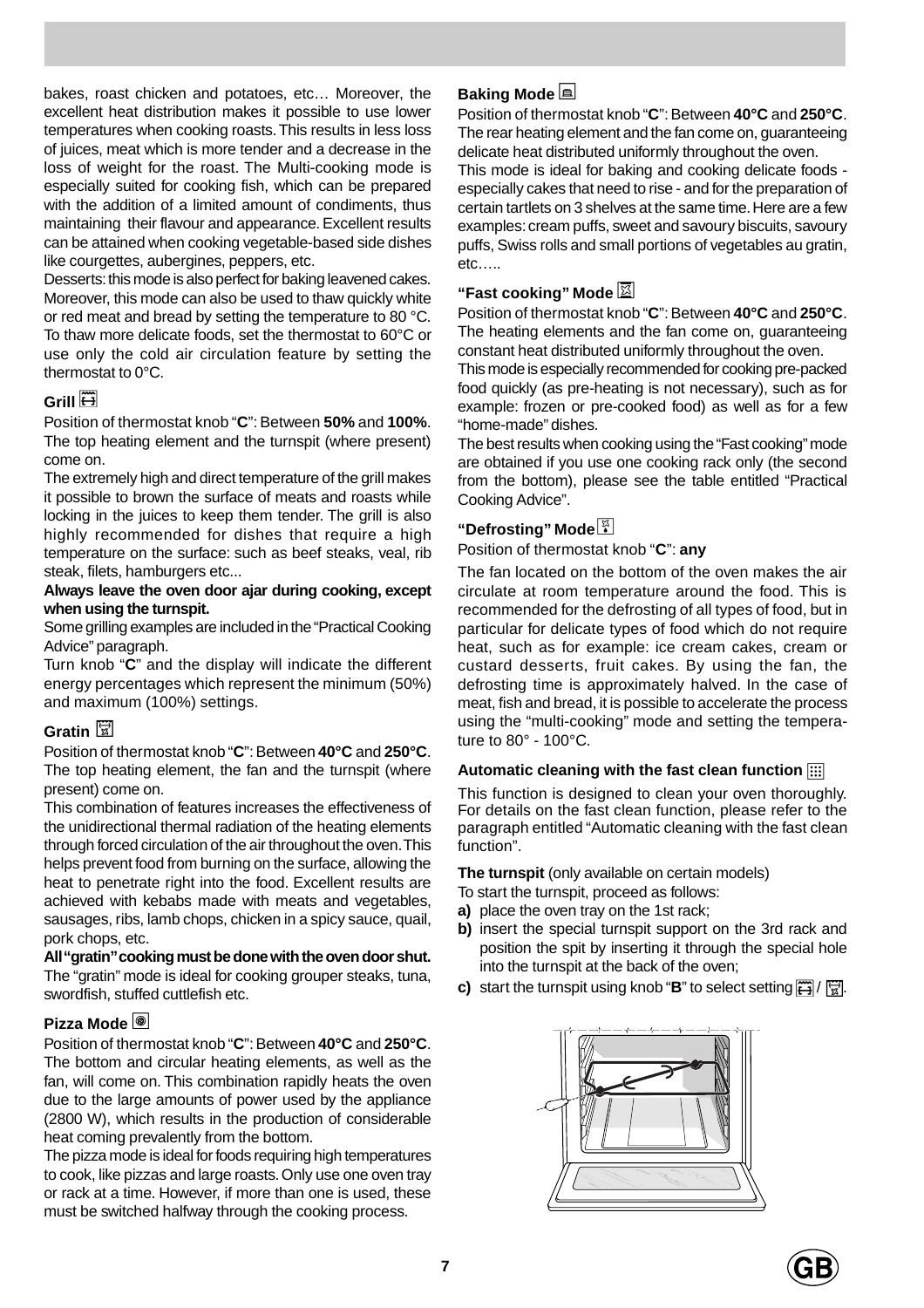### **Programming the cooking mode**

<span id="page-7-0"></span>The cooking time and/or end cooking time can be programmed after the desired cooking mode has been selected.

#### **Programming the cooking time**

Press button 5 and then adjust the cooking time by turning knob **C**. Press the **OK** button to store the setting. The temperature selected (which can be adjusted using knob **C**) and the amount of time left until cooking is complete will be displayed alternately.

Once this time is up, the word "end" will be displayed and a sequence of acoustic signals will be emitted to indicate that cooking is complete.

- Press any button to silence the acoustic signal.
- Turn knob **B** back to position 0 to remove the word "end" from the display.

#### For example

It is 9:00 a.m. and a cooking time of 1 hour and 15 minutes is programmed. Cooking will stop automatically at 10:15 a.m..



#### **Programming the end cooking time**

Press button **4** and then adjust by turning knob **C**. Press the **OK** button to store the setting. The display will remind you alternately of the temperature selected and the amount of time left until cooking is complete.

When the end cooking time selected previously is up, the word "end" will be displayed and a sequence of acoustic signals will be emitted to indicate that cooking is complete.

- Press any button to silence the acoustic signal.
- Turn knob **B** back to position 0 to remove the word "end" from the display.

#### For example

It is 9:00 a.m. and the end cooking time is set at 10:15 a.m.. Cooking will last 1 hour and 15 minutes.



#### **Delayed cooking programming**

Press button 5 and then adjust the cooking time by turning knob **C**. Press the **OK** button to store the setting. The temperature and the time set previously will be displayed alternately.

Press button **4** and then adjust the end cooking time by turning knob **C**. Press the **OK** button to store the setting and the display will remind you of the end cooking time and of the temperature set alternately.

#### For example

It is 9:00 a.m. and a cooking time of 1 hour and 15 minutes and 12:20 as the end cooking time are programmed. Cooking will start automatically at 11:15 a.m..



The icon **A** will remind you that you have programmed the cooking time and/or the end cooking time.

#### **To cancel a programmed time**

To cancel any programming you have made, set knob "**B**" to position "**0**".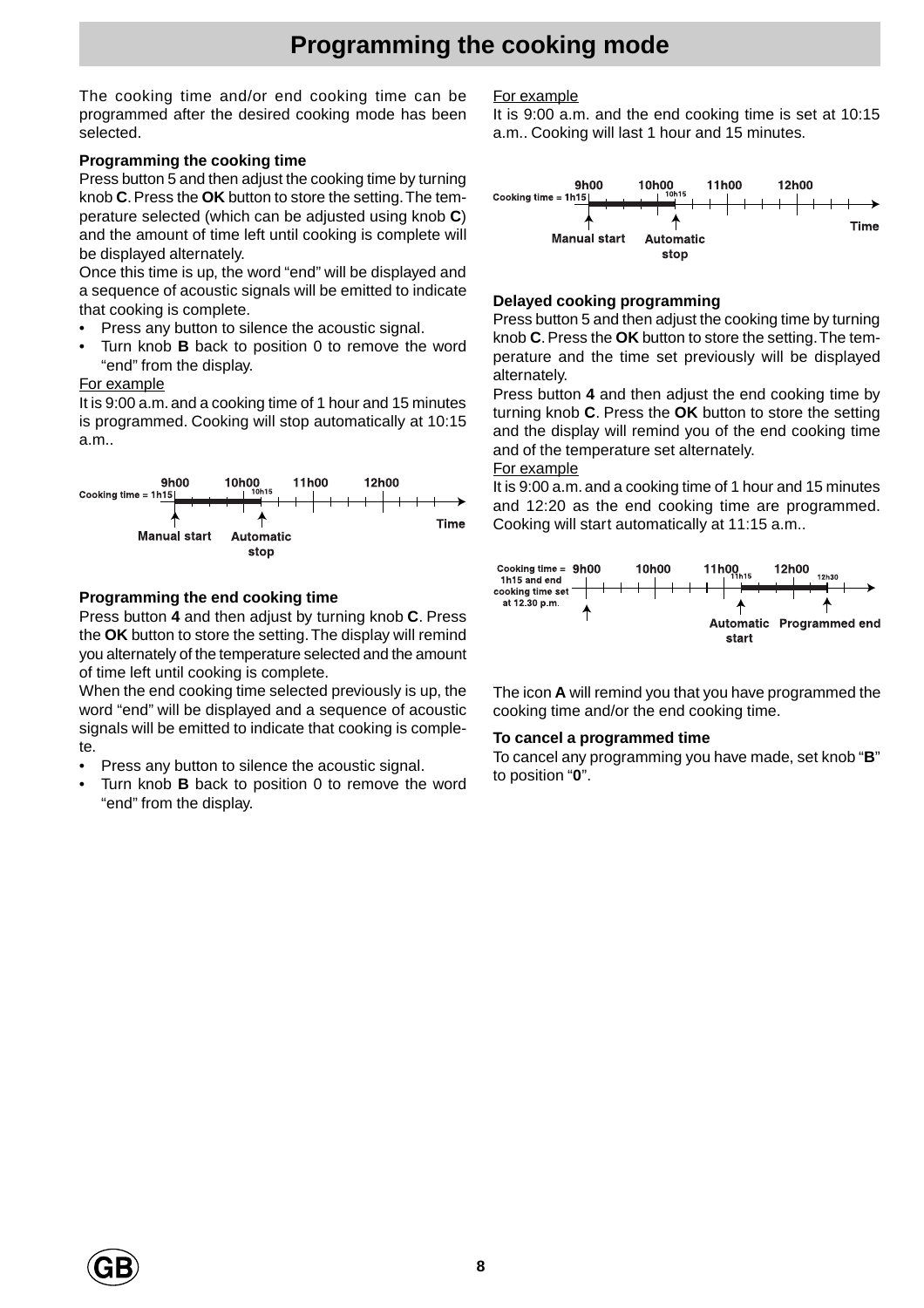# **Automatic cleaning with the fast clean function**

<span id="page-8-0"></span>When the **fast clean** function has been enabled, the temperature inside the oven reaches 500 °C, which is necessary to burn all food residue that has built up inside it. If you look through the oven glass, you may notice some particles that **light up** as they are destroyed by pyrolysis upon contact with the heating elements: this is simply spontaneous combustion: **it is perfectly normal and hazardfree.**

#### **A few useful tips before automatic cleaning begins**

**1-** Try to **remove large** scraps of food and caked-on dirt with a damp sponge. Avoid using detergents or any other special products recommended for oven cleaning.

**2- Remove all the accessories from the oven,** as these are not designed to withstand such high temperatures. In addition, some accessories could affect the efficiency of the automatic cleaning cycle by obstructing the circulation of heat along all the interior walls of the oven. The accessories can easily be washed like everyday crockery (even in your dishwasher).

**3-** Do not place tea towels over the oven handle.

#### **Notice: during the automatic cleaning cycle, the surfaces may become very hot. Keep children well away.**

#### **How to enable the fast clean function**

- **–** Shut the oven door.
- **Set the selector knob to**  $\left[\frac{1}{2}\right]$ **.**
- **–** To programme the fast clean cycle time and/or cycle end time, follow the instructions provided in the paragraph entitled "Fast clean programming". Please note that you can choose a cycle time of between 60 and 120 minutes, depending on the degree of soil in your oven.

#### **Safety devices**

Given the high temperatures reached inside it, the oven is fitted with several safety devices:

- the door is **locked automatically** as soon as the temperature exceeds a certain value, to avoid all risk of burns;
- **the heating elements are no longer electrically powered,** as a precautionary measure, should a fault occur.
- Once the oven door has been locked, you cannot make any changes to the cycle time, cycle end and timer settings.

#### **What happens at the end of an automatic cleaning cycle?**

At the end of the automatic cleaning cycle, the word "**end**" is displayed and an acoustic signal is sounded, which can be silenced just by pressing any one of the buttons. Turn knob "**B**" to the "**0**" setting and the word "end" will disappear. To open the oven door, you will have to wait until the temperature inside it has dropped to a suitable value.

You will notice some white dust deposits on the bottom and sides of your oven; remove them with a damp sponge once the oven has cooled down completely.

You may on the other hand prefer to take advantage of the heat accumulated to start cooking immediately; in this case the dust can stay where it is: it is completely harmless and will not affect your food in any way.

# **DO NOT WORRY IF**

- **1** the cooling fan is operating at low speed at the start of the fast clean cycle;
- **2** the electrical system limiter blows when Fast Clean is in use: this is due to a mains overload (too many electric household appliances used at the same time);
- **3** the oven door is locked during the Fast Clean programme: this is an appliance safety device; the door will only open when the oven has cooled completely;
- **4** small stains are left on the interior surface of the oven after the Fast Clean cycle: we recommend you remove the toughest grease spots and large scraps of food before the self-cleaning cycle and that you set the cycle time in accordance with the degree of soil in your oven;
- **5** you see ventilated air exiting the oven for a while when cooking is complete: it is due to the normal cooling phase of the oven interior;
- **6** when using the "grill" mode, the top heating element isn't always on (red in colour): its operation is controlled by a thermostat;
- **7** a blast of hot steam exits the oven when you open the door during cooking;
- **8** drops of water or steam form inside the oven if you leave food inside the oven after cooking is complete;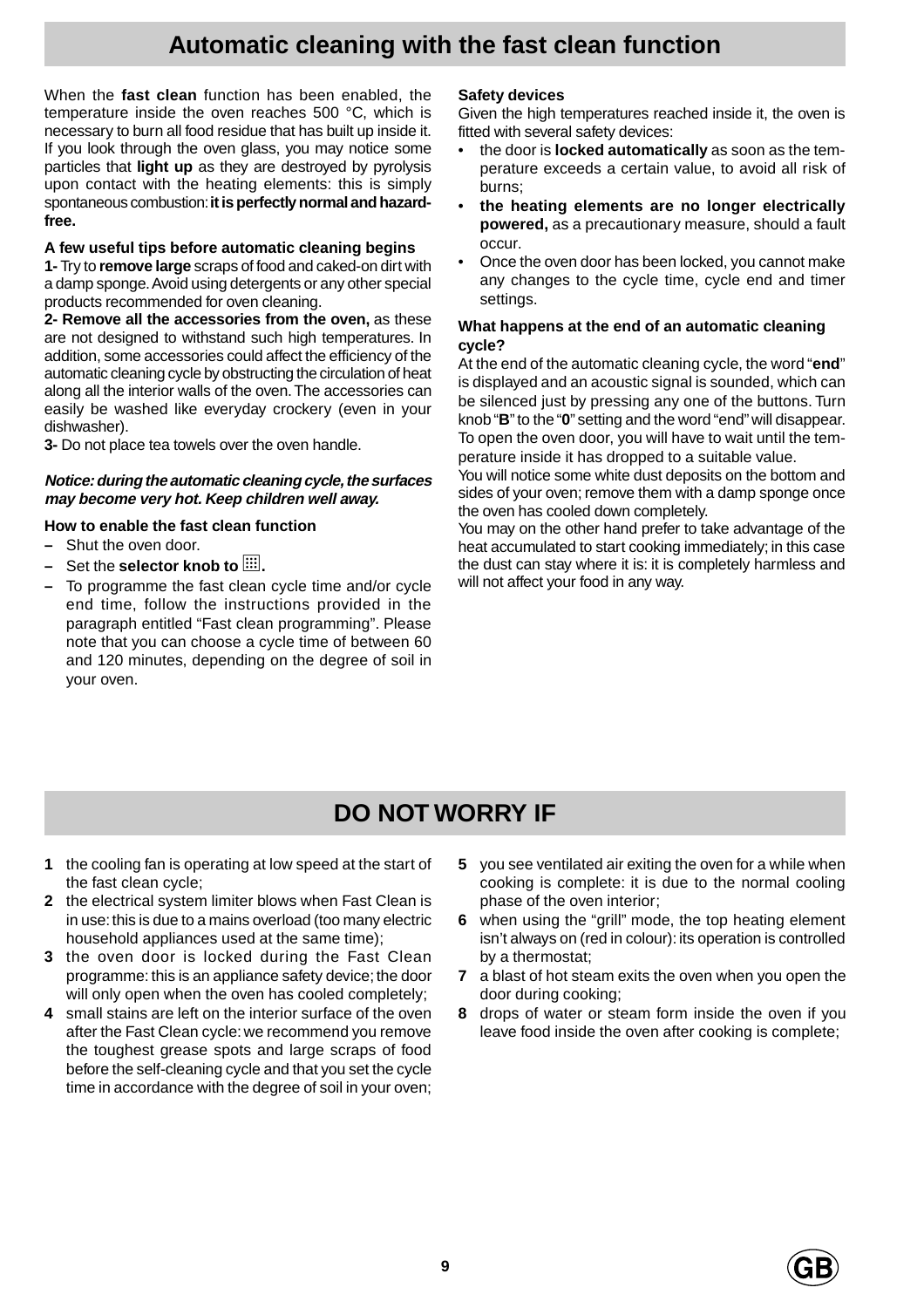<span id="page-9-0"></span>The fast clean cycle time and/or cycle end time can be programmed after selecting the fast clean mode.

#### **Programming the fast clean cycle time**

Press button 5 and then adjust the cycle time by turning knob **C**. Press the **OK** button to store the setting. The time left until the end of the fast clean cycle will be displayed. Once this time is up, the word "end" will be displayed and a sequence of acoustic signals will be sounded to indicate that the cleaning cycle is complete.

- Press any button to silence the acoustic signal.
- Turn knob **B** back to position 0 to remove the word "end" from the display.

#### For example

It is 9:00 a.m. and a fast clean cycle time of 1 hour and 15 minutes is programmed. The fast clean cycle will end automatically at 10:15 a.m..



#### **Programming the fast clean cycle end time**

Press button **4** and then adjust by turning knob **C**. Press the OK button to store the setting. The time left until the end of the fast clean cycle will be displayed.

When the fast clean cycle time previously selected is up, the word "end" will be displayed and a sequence of acoustic signals will be sounded to indicate that the fast clean cycle is complete.

- Press any button to silence the acoustic signal.
- Turn knob B back to position 0 to remove the word "end" from the display.

#### For example

It is 9:00 a.m. and the fast clean cycle end time is set at 10:15 a.m.. Fast clean will last 1 hour and 15 minutes. **Delayed fast clean cycle programming**



Press button 5 and then adjust the cycle time by turning knob **C**. Press the **OK** button to store the setting and display it.

Press button **4** and then adjust the cycle end time by turning knob **C**. Press the **OK** button to store the setting and the display will remind you of the cycle end time and of the actual cycle time set alternately.

For example

It is 9:00 a.m. and a fast clean cycle time of 1 hour and 15 minutes and 12:20 as the cycle end time are programmed. The fast clean cycle will start automatically at 11:15 a.m..



The icon **A** will remind you that you have programmed the fast clean cycle time and/or the cycle end time.

#### **To cancel a programmed time**

To cancel any programming you have made, set knob "**B**" to position "**0**".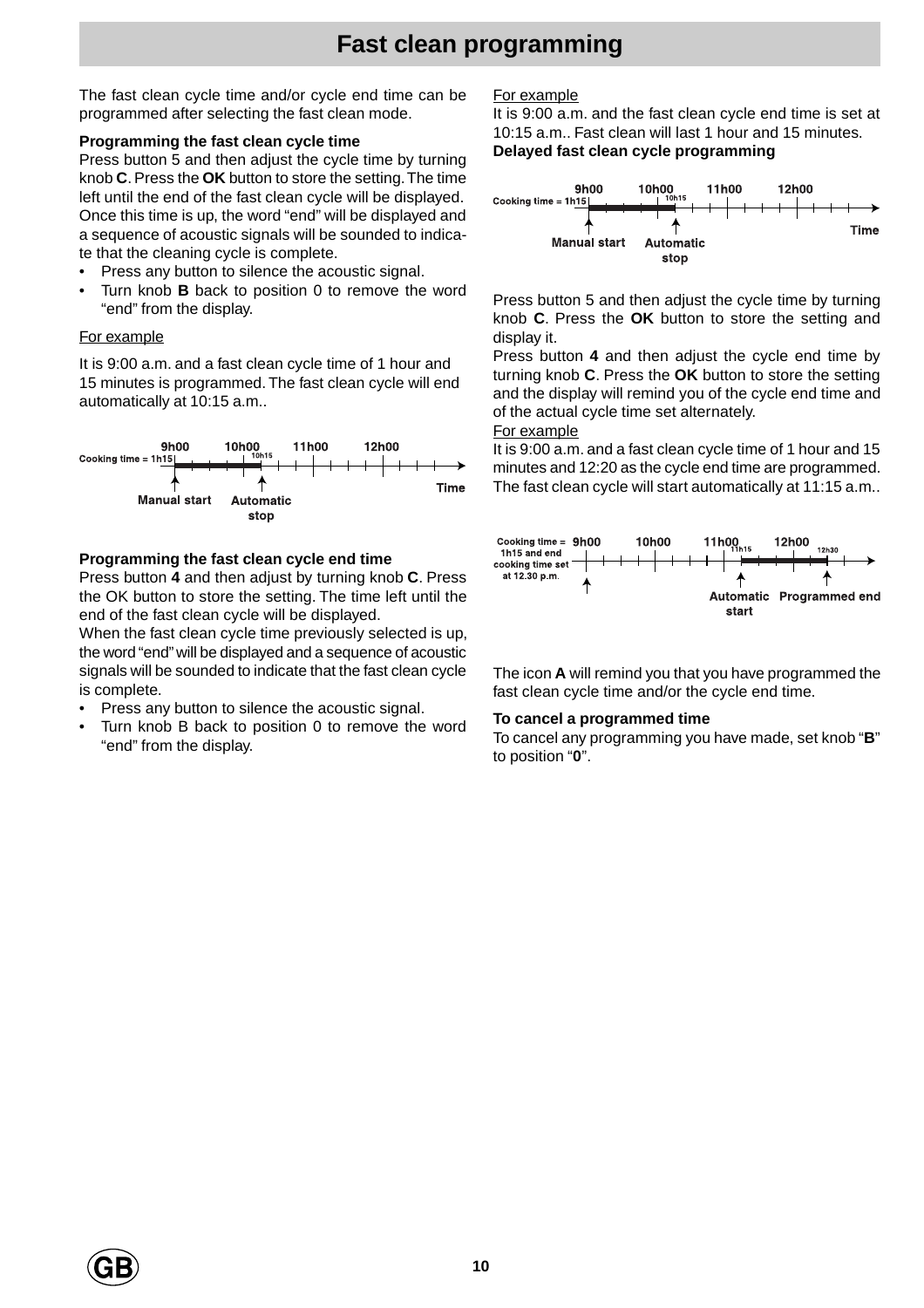# **Practical Cooking Advice**

<span id="page-10-0"></span>The oven offers a wide range of alternatives which allow you to cook any type of food in the best possible way. With time you will learn to make the best use of this versatile cooking appliance and the following directions are only a guideline which may be varied according to your own personal experience.

#### **Cooking on More Than One Rack**

If you have to cook food using several racks, use either the "**baking**" mode  $\boxed{\triangle}$  or the "Multi-cooking" mode  $\boxed{\triangle}$ , as these are the only modes that allow you to do so.

When cooking delicate food on more than one rack, use

the "**baking**" mode  $\boxed{\boxplus}$ , which allows you to cook on 3 racks at the same time (the 1st, 3rd and 5th from the bottom). Some examples are included in the "Practical Cooking Advice" table.

When cooking other food on several racks, use the "**Multi-cooking**" mode  $\boxed{\times}$  keeping the following suggestions in mind:

- The oven is fitted with 5 racks. During fan assisted cooking, use two of the three central racks; the lowest and highest racks receive the hot air directly and therefore delicate foodstuffs could be burnt on these racks.
- As a general rule, use the 2nd and 4th rack from the bottom, placing the foodstuffs that require greater heat on the 2nd rack from the bottom. For example, when cooking meat roasts together with other food, place the roast on the 2nd rack from the bottom and the more delicate food on the 4th rack from the bottom.
- When cooking food that requires differing times and temperatures, set a temperature that is somewhere between the two temperatures required, place the more delicate food on the 4th rack from the bottom and take the food requiring less time out of the oven first.
- Use the dripping pan on the lower rack and the grid on the upper;

#### **Using the "Fast Cooking" Mode**

Functional, fast and practical for those of you who use pre-packed products (such as for example: frozen or precooked food) along with other food items. You will find useful suggestions in the "Practical Cooking Advice" table.

#### **Using the Grill**

The "7 Cuochi" oven offers you several different grilling modes.

Use the "grill" mode  $\boxed{1}$  with the oven door ajar, placing the food under the centre of the grill (situated on the 3rd or 4th rack from the bottom).

To catch any fat and/or grease that may drip from the rack, place the dripping pan provided on the first rack from the bottom.

When using this mode, we recommend you set the energy level to the highest setting, even though lower levels can be set, simply by adjusting the thermostat knob to the desired level.

In models fitted with a rotisserie  $\mathbf{H}$ , you can use the spit kit provided when using the "**grill**" mode. In this case, cook with the oven door shut, placing the spit kit on the third oven rack from the bottom and the dripping pan on the bottom rack to collect any sauce and /or dripping fat.

The "**Gratin**" mode T**only with the oven door shut,** is extremely useful for grilling foods rapidly, as the distribution of heat makes it possible not only to brown the surface, but also to cook the bottom part.

Moreover, it can also be used for browning foods at the end of the cooking process, such as adding that gratin finish to pasta bakes, for example.

When using this mode, place the grid on the 2nd or 3rd oven rack from the bottom (see cooking table) then, to prevent fat and grease from dripping onto the bottom of the oven and thus smoke from forming, place a drippingpan on the 1st rack from the bottom.

**Important: always cook in "Gratin" mode with the oven door shut.** This will allow you both to obtain excellent results and to save on energy (approximately 10%).

When using this mode, we advise you to set the thermostat to 200°C, as it is the most efficient way to use the grill, which is based on the use of infrared rays. However, this does not mean you cannot use lower temperatures, simply by adjusting the thermostat knob to the desired temperature.

In models fitted with a rotisserie  $\mathbb{E}$ , you can use the spit kit provided when using the "gratin" mode. In this case, place the spit kit on the third oven rack from the bottom and the dripping pan on the bottom rack to collect any sauce and /or dripping fat.

**Therefore the best results when using the grill modes are obtained by placing the grid on the lower racks (see cooking table) then, to prevent fat and grease from dripping onto the bottom of the oven and smoke from forming, place a dripping-pan on the 1st oven rack from the bottom.**

#### **Baking Cakes**

When baking cakes, always place them in a preheated oven. Do not open the oven door during baking to prevent the cake from dropping. In general:

#### **Pastry is too dry**

Increase the temperature by 10°C and reduce the cooking time.

#### **Pastry dropped**

Use less liquid or lower the temperature by 10°C.

#### **Pastry is too dark on top**

Place it on a lower rack, lower the temperature, and increase the cooking time.

#### **Cooked well on the inside but sticky on the outside**

Use less liquid, lower the temperature, and increase the cooking time.



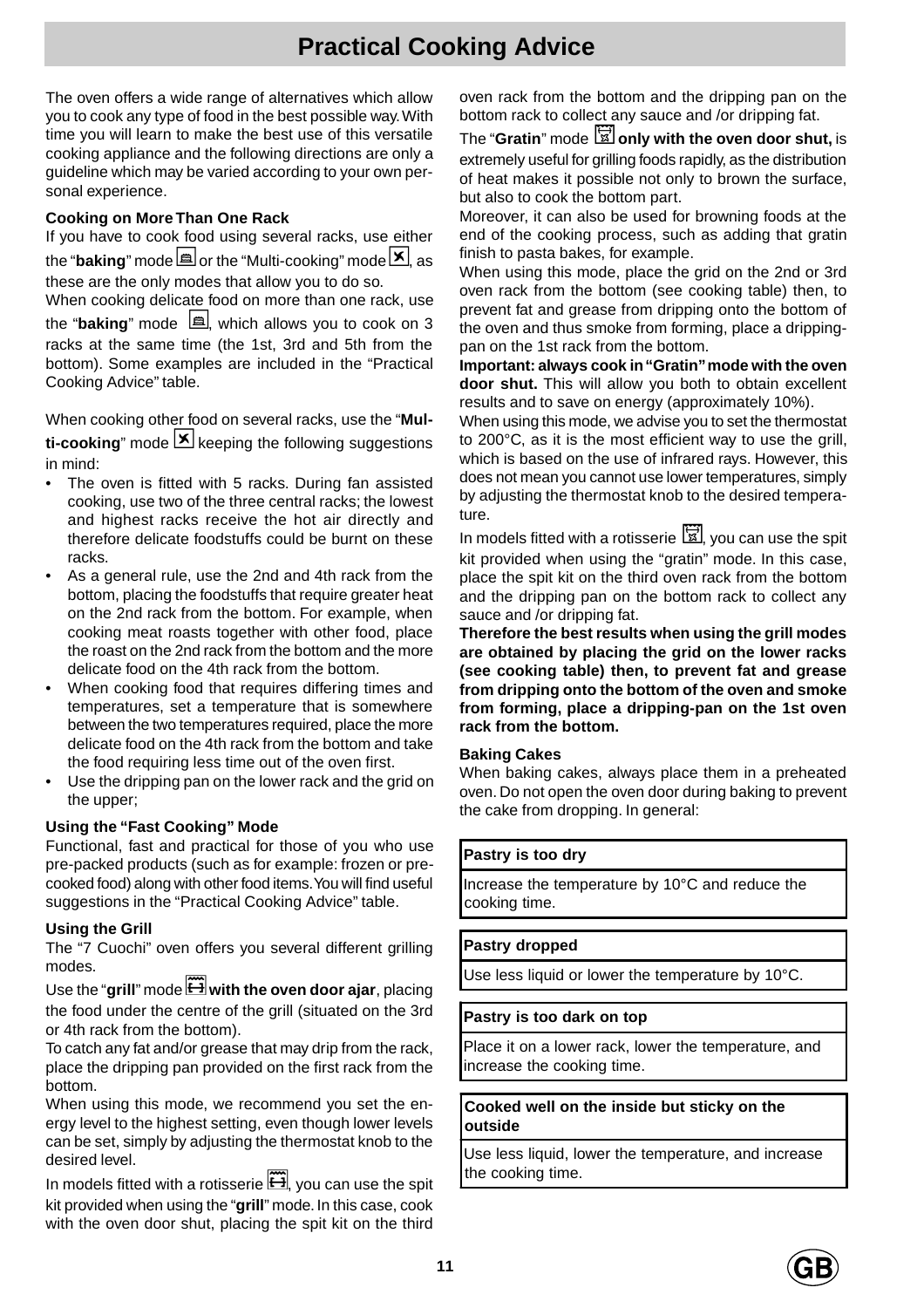#### **The pastry sticks to the pan**

Grease the pan well and sprinkle it with a dusting of flour or use greaseproof paper.

**I used more than one level (in the function "ventilated oven") and they are not all at the same cooking point**

Use a lower temperature setting. It is not necessary to remove the food from all the racks at the same time.

#### **Cooking Pizza**

For best results when cooking pizza, use the "**Pizza Mode**" w**:**

- Preheat the oven for at least 10 minutes
- Use a light aluminium pizza pan, placing it on the rack supplied with the oven. If the dripping pan is used, this will extend the cooking time, making it difficult to get a crispy crust;
- Do not open the oven door frequently while the pizza is cooking;
- If the pizza has a lot of toppings (three or four), we recommend you add the mozzarella cheese on top halfway through the cooking process.
- If cooking on more than one rack (up to 2), we advise you to use the Multi-cooking Mode  $\mathbf{X}$ , as the Pizza

Mode  $\circledR$  would heat the bottom rack more than the others.

#### **Cooking Fish and Meat**

When cooking white meat, fowl and fish, use temperature settings from 180 °C to 200 °C.

For red meat that should be well done on the outside while tender and juicy in the inside, it is a good idea to start with a high temperature setting (200°C-220°C) for a short time, then turn the oven down afterwards.

In general, the larger the roast, the lower the temperature setting. Place the meat on the centre of the grid and place the dripping pan beneath it to catch the fat.

Make sure that the grid is inserted so that it is in the centre of the oven. If you would like to increase the amount of heat from below, use the low rack heights. For savoury roasts (especially duck and wild game), dress the meat with lard or bacon on the top.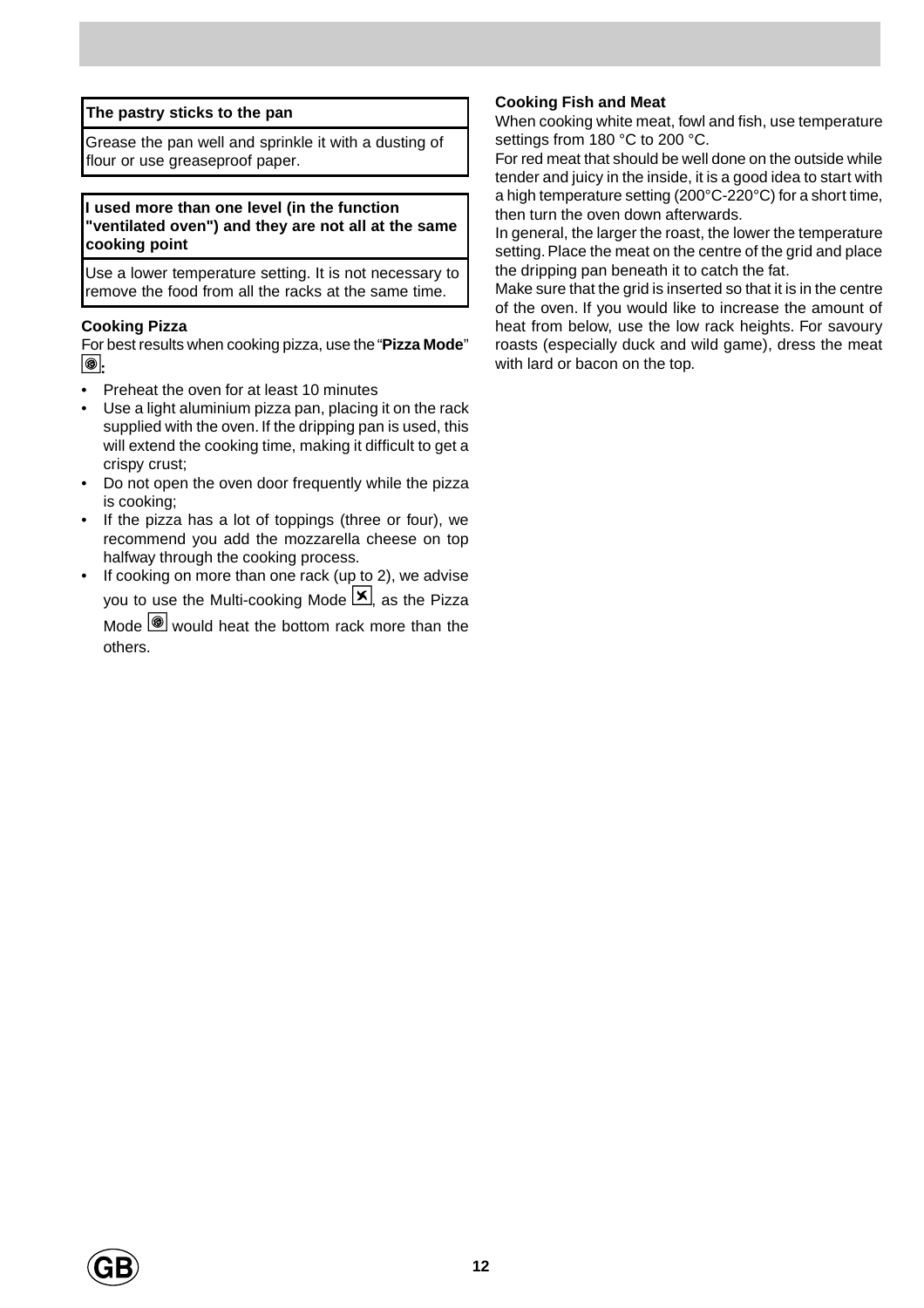| Setting made         | Type of food                                          | Weig-                                    | Position of                         | Preheating time          | <b>Thermostat</b> | Cooking                |
|----------------------|-------------------------------------------------------|------------------------------------------|-------------------------------------|--------------------------|-------------------|------------------------|
|                      |                                                       | ht (in<br>kg)                            | the rack<br>from the<br>oven bottom | (min.)                   | setting           | tim e<br>(min.)        |
| 1 Convection<br>mode | Duck<br>Roast veal or beef                            | $\mathbf{1}$<br>$\mathbf{1}$             | 3<br>3                              | 15<br>15                 | 200<br>200        | 65-75<br>$70 - 75$     |
| $\Box$               | Pork roast                                            | $\mathbf{1}$                             | 3                                   | 15                       | 200               | $70 - 80$              |
|                      | Biscuits (short pastry)<br>Tarts                      | $\overline{\phantom{a}}$<br>$\mathbf{1}$ | 3<br>3                              | 15<br>15                 | 180<br>180        | $15 - 20$<br>$30 - 35$ |
| 2 Multicottura       | Pizza (on 2 racks)<br>Lasagne                         | $\mathbf{1}$<br>$\mathbf{1}$             | $2 - 4$<br>3                        | 15<br>10                 | 230<br>180        | $15 - 20$<br>$30 - 35$ |
| 図                    | Lamb                                                  | $\mathbf{1}$                             | $\overline{2}$                      | 10                       | 180               | $40 - 45$              |
|                      | Roast chicken + potatoes<br>Mackerel                  | $1 + 1$<br>$\mathbf{1}$                  | $2 - 4$<br>$\overline{2}$           | 15<br>10                 | 200<br>180        | 60-70<br>$30 - 35$     |
|                      | Fruitcake<br>Cream puffs (on 2 racks)                 | $\mathbf{1}$<br>0.5                      | $\overline{2}$<br>$2 - 4$           | 10<br>10                 | 170<br>190        | $40 - 50$<br>$20 - 25$ |
|                      | Biscuits (on 2 racks)<br>Sponge cake (on 1 rack))     | 0.5<br>0.5                               | $2 - 4$<br>$\overline{2}$           | 10<br>10                 | 180<br>170        | $10 - 15$<br>$15 - 20$ |
|                      | Sponge cake (on 2 racks)                              | 1.0                                      | $2 - 4$                             | 10                       | 170               | $20 - 25$              |
| 3 Grill              | Savoury pies<br>Soles and cuttlefish                  | 1.5<br>0.7                               | 3<br>$\overline{4}$                 | 15<br>$\mathbf{r}$       | 200<br>100%       | $25 - 30$<br>$10 - 12$ |
| Ë                    | Squid and prawn kebabs<br>Cuttlefish                  | 0.6<br>0.6                               | 4<br>$\overline{\mathbf{4}}$        |                          | 100%<br>100%      | $8 - 10$<br>$10 - 15$  |
|                      | Cod filet                                             | 0.8                                      | 4                                   |                          | 100%              | $10 - 15$              |
|                      | Grilled vegetables<br>Veal steak                      | 0.4<br>0.8                               | 3/4<br>4                            |                          | 100%<br>100%      | $15 - 20$<br>$15 - 20$ |
|                      | Sausages<br>Hamburger                                 | 0.6<br>0.6                               | 4<br>$\overline{4}$                 |                          | 100%<br>100%      | $15 - 20$<br>$10 - 12$ |
|                      | Mackerels<br>Toasted sandwiches (or                   | $\mathbf{1}$<br>$n.^{\circ}$ 4-6         | $\overline{4}$<br>4                 |                          | 100%<br>100%      | $15 - 20$<br>$3 - 5$   |
|                      | toast)                                                |                                          |                                     |                          |                   |                        |
|                      | With rotisserie (where<br>present)                    |                                          |                                     |                          |                   |                        |
|                      | Veal on the spit<br>Chicken on the spit               | 1.0<br>1.5                               |                                     |                          | 100%<br>100%      | $80 - 90$<br>$70 - 80$ |
|                      | Lamb on the spit                                      | 1.0                                      |                                     |                          | 100%              | $70 - 80$              |
| 4 Gratin<br>Þ        | Grilled chicken<br>Cuttlefish                         | 1.5<br>1.5                               | $\overline{2}$<br>$\overline{2}$    | 10<br>10                 | 200<br>200        | $55 - 60$<br>30-35     |
|                      | With rotisserie (where<br>present)                    |                                          |                                     |                          |                   |                        |
|                      | Veal on the spit<br>Lamb on the spit                  | 1.5<br>1.5                               |                                     | 10<br>10                 | 200<br>200        | $70 - 80$<br>$70 - 80$ |
|                      | Chicken (on the spit) +                               | 1.5                                      |                                     | 10                       | 200               | $70 - 75$              |
| 5 Pizza              | potatoes (roasted))<br>Pizza                          | $\overline{\phantom{a}}$<br>0.5          | 2<br>3                              | 10<br>15                 | 200<br>220        | $70 - 75$<br>$15 - 20$ |
| $\bullet$            | Roast veal or beef<br>Chicken                         | 1<br>$\mathbf{1}$                        | $\overline{2}$<br>2/3               | 10<br>10                 | 220<br>180        | $25 - 30$<br>$60 - 70$ |
| 6 Baking             | Tarts<br>Fruit cakes                                  | 0.5<br>$\mathbf{1}$                      | 3<br>2/3                            | 15<br>15                 | 180<br>180        | $20 - 30$<br>$40 - 45$ |
| ▣                    | Fruitcake                                             | 0.7                                      | 3                                   | 15                       | 180               | $40 - 50$              |
|                      | Sponge cake<br>Stuffed pancakes (on 2                 | 0.5                                      | 3                                   | 15                       | 160               | $25 - 30$              |
|                      | $racks$ )<br>Small cakes (on 2 racks)                 | 1.2<br>0.6                               | $2 - 4$<br>$2 - 4$                  | 15<br>15                 | 200<br>190        | $30 - 35$<br>$20 - 25$ |
|                      | Cheese puffs (on 2 racks)<br>Cream puffs (on 3 racks) | 0.4<br>0.7                               | $2 - 4$<br>$1 - 3 - 5$              | 15<br>15                 | 210<br>180        | $15 - 20$<br>$20 - 25$ |
|                      | Biscuits (on 3 racks)<br>Meringues (on 3 racks)       | 0.7<br>0.5                               | $1 - 3 - 5$<br>$1 - 3 - 5$          | 15<br>15                 | 180<br>90         | $20 - 25$<br>180       |
| 7 Fast cooking       | Frozen food                                           |                                          |                                     |                          |                   |                        |
| 圂                    | Pizza<br>Courgette and prawn pie                      | 0.3<br>0.4                               | $\overline{2}$<br>$\overline{a}$    |                          | 250<br>200        | 12<br>20               |
|                      | Country style spinach pie<br>Turnovers                | 0.5<br>0.3                               | $\overline{2}$<br>$\overline{2}$    |                          | 220<br>200        | $30 - 35$<br>25        |
|                      | Lasagne                                               | 0.5                                      | $\overline{2}$                      |                          | 200               | 35                     |
|                      | Golden Rollsi<br>Chicken morsels                      | 0.4<br>0.4                               | $\overline{2}$<br>$\overline{2}$    |                          | 180<br>220        | $25 - 30$<br>$15 - 20$ |
|                      | Pre-cooked food<br>Golden chicken wings               | 0.4                                      | $\overline{2}$                      | $\overline{\phantom{a}}$ | 200               | $20 - 25$              |
|                      | <b>Fresh Food</b><br>Biscuits (short pastry)          | 0.3                                      | $\overline{2}$                      |                          | 200               | $15 - 18$              |
|                      | Fruitcake<br>Cheese puffs                             | 0.6<br>0.2                               | $\mathbf{2}$<br>$\overline{2}$      | $\blacksquare$           | 180<br>210        | 45<br>$10 - 12$        |
| 8 Defrosting 图       | All frozen food                                       |                                          |                                     |                          |                   |                        |

**NB:** cooking tim es are approxim ate and m ay vary according to personal taste. W hen cooking using the G rill or G ratin m ode, the dripping pan m ust alw ays be placed on the 1st oven rack from the bottom .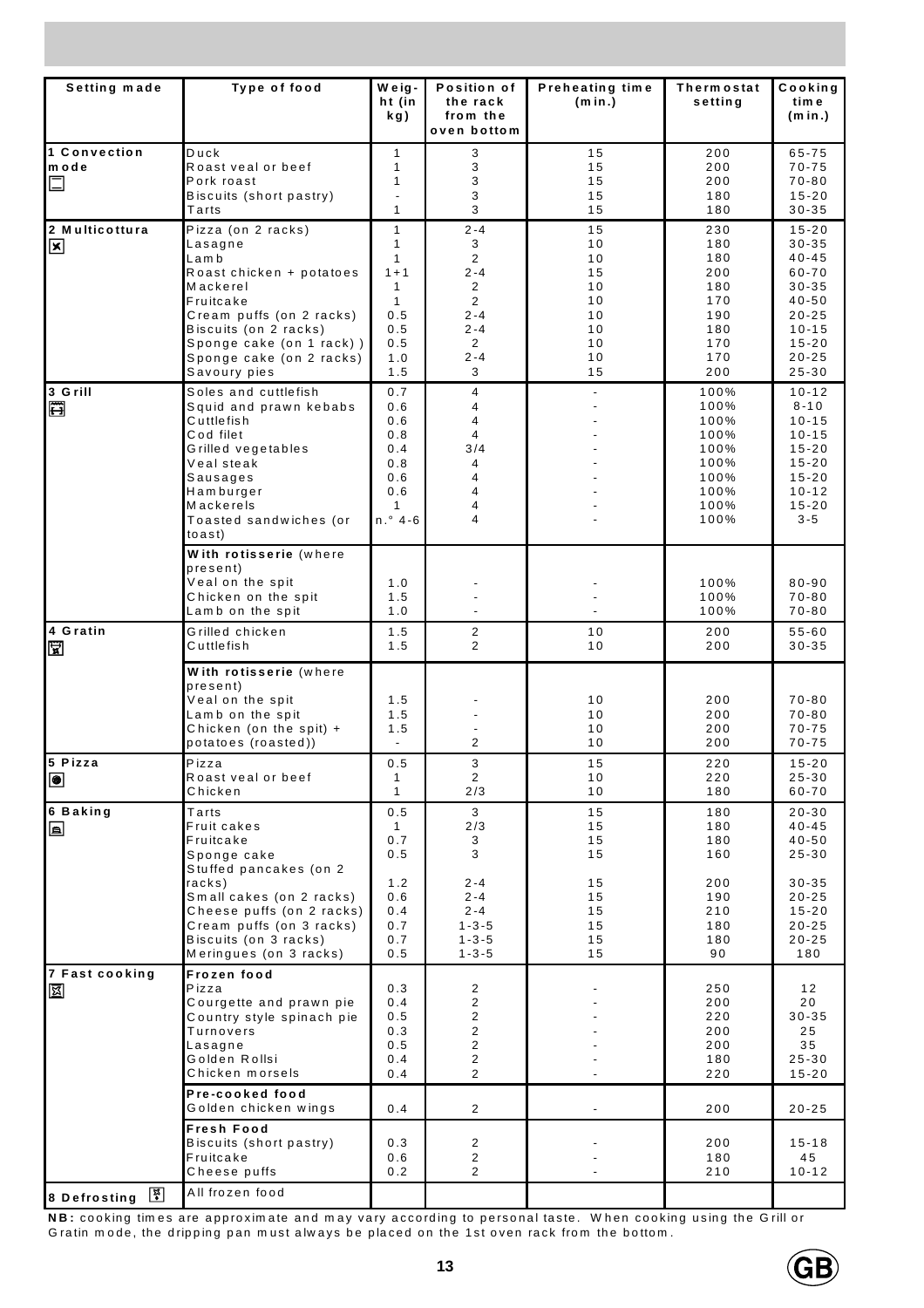<span id="page-13-0"></span>Before cleaning your oven, or performing maintenance, disconnect it from the power supply.

#### **To extend the life of your oven, it must be cleaned frequently, keeping in mind that:**

- **Do not use steam equipment to clean the appliance.**
- the enamelled or stainless steel parts should be washed with lukewarm water without using any abrasive powders or corrosive substances which could ruin them; Stainless steel could get stained. If these stains are difficult to remove, use special products available on the market. After cleaning, it is advisable to rinse thoroughly and dry.
- the inside of the oven should preferably be cleaned immediately after use, when it is still warm, with hot water and soap; the soap should be rinsed away and the interior dried thoroughly. Avoid using abrasive detergents (for example cleaning powders, etc…) and abrasive sponges for dishes or acids (such as limescale-remover, etc…) as these could damage the enamel. If the grease spots and dirt are particularly tough to remove, use a special product for oven cleaning, following the instructions provided on the packet.
- if you use your oven for an extended period of time, condensation may form. Dry it using a soft cloth.
- it is important to ensure that the seal around the oven door opening is not damaged. Should it be damaged, please contact your nearest After-sales Service Centre. We recommend you avoid using the oven until it has been repaired.
- never line the oven bottom with aluminium foil, as the consequent accumulation of heat could compromise the cooking and even damage the enamel.
- clean the glass door using non-abrasive products or sponges and dry it with a soft cloth.

#### **How to remove the oven door**

For a more thorough clean, you can remove the oven door. Proceed as follows:

- open the door fully;
- lift up and turn the small levers situated on the two hinges;
- grip the door on the two external sides, shut it slowly but not completely;

pull the door towards you, pulling it out of its seat;

Reassemble the door by following the above procedures backwards.





#### **Replacing the oven lamp**

- Always unplug the appliance from the mains or switch off the main switch before all operations.
- With the aid of a narrow, flat item (such as a screwdriver or a spoon handle, etc...), remove the glass cover.
- Unscrew the lamp and replace it with another featuring the same characteristics:
	- voltage 230/240 V
	- wattage 15 W
	- type E 14
- Replace the glass cover and ensure you reposition the seal correctly.

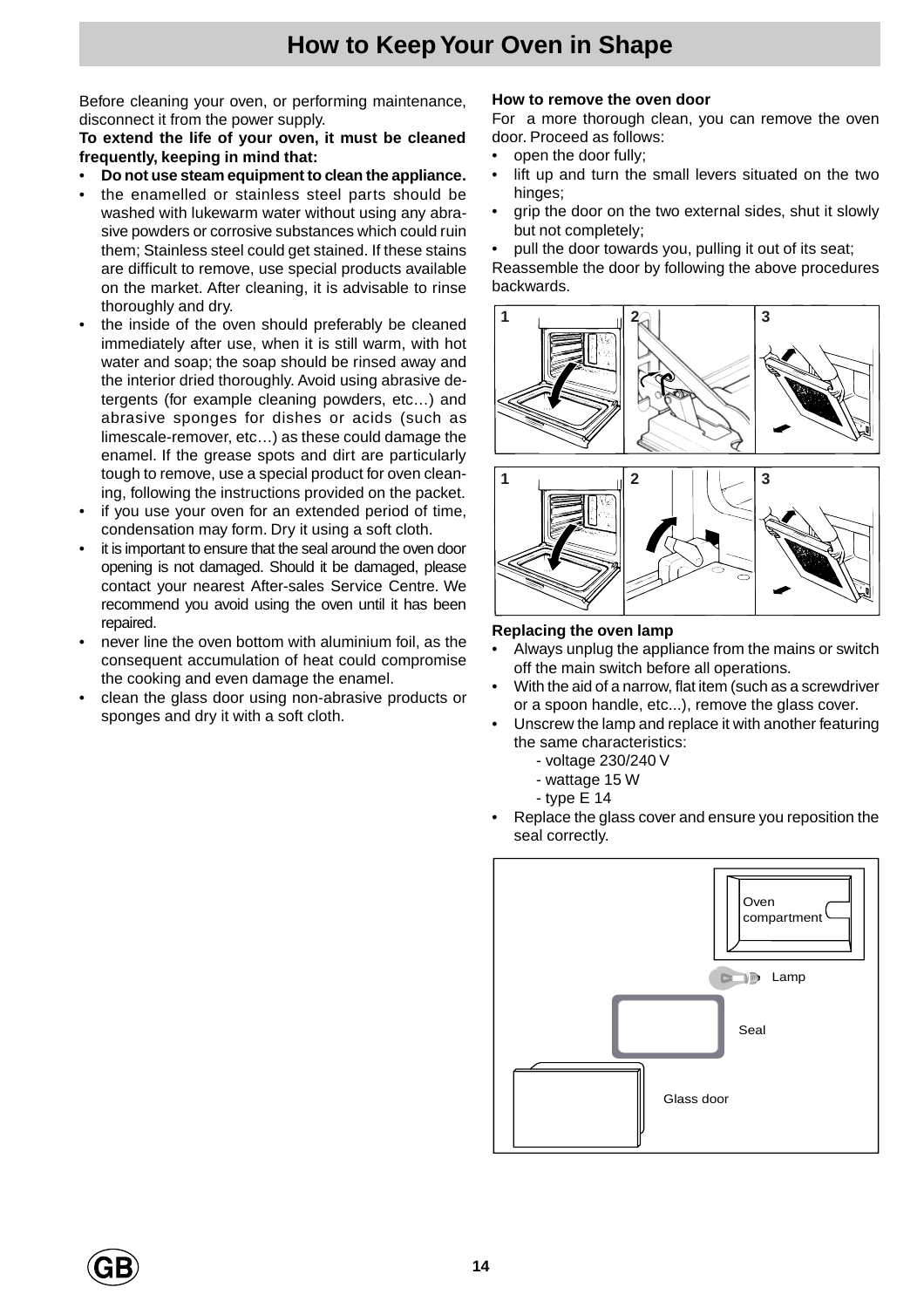# **INSTALLATION**

<span id="page-14-0"></span>**The appliance must be installed only by a qualified person in compliance with the instructions provided.** The manufacturer declines all responsibility for improper installation which may harm persons and animals and damage property.

**Important:** The power supply to the appliance must be cut off before any adjustments or maintenance work is done on it.

#### **Installation of Built-in Ovens**

In order to ensure that the built-in appliance functions properly, the cabinet containing it must be appropriate. The figure below gives the dimensions of the cut-out for installation (N.B.: Installation in compliance with the consumption declaration) under the counter or in a wall cabinet unit.



**N.B.: Installation in compliance with the consumption declaration**



In order to ensure adequate ventilation, the back panel of the cabinet unit must be removed. Installing the oven so that it rests on two strips of wood is preferable. If the oven rests on a continuous, flat surface, there must be an aperture of at least45x560mm.



The panels of the adjacent cabinets must be made of heatresistant material. In particular, cabinets with a veneer exterior must be assembled with glues which can withstand temperatures of up to 100 °C.

In compliance with current safety standards, contact with the electrical parts of the oven must not be possible once it has been installed.

All parts which ensure the safe operation of the appliance must be removable only with the aid of a tool.

For the correct centring of your appliance, position the 4 tabs on the sides of the oven in correspondence with the 4 holes on the perimeter of the frame. In particular, if the cabinet side panel:

- is 20 mm thick: the removable part of the tab must be removed (Fig. A);
- is 18 mm thick: use the first groove, which is factoryset (Fig. B);
- is 16 mm thick: use the second groove (Fig. C).





Fig. A Fig. B





**To fasten the oven to the cabinet,** open the door of the oven and attach it by inserting the 4 screws (supplied with the appliance) into the 4 holes located on the perimeter of the frame.

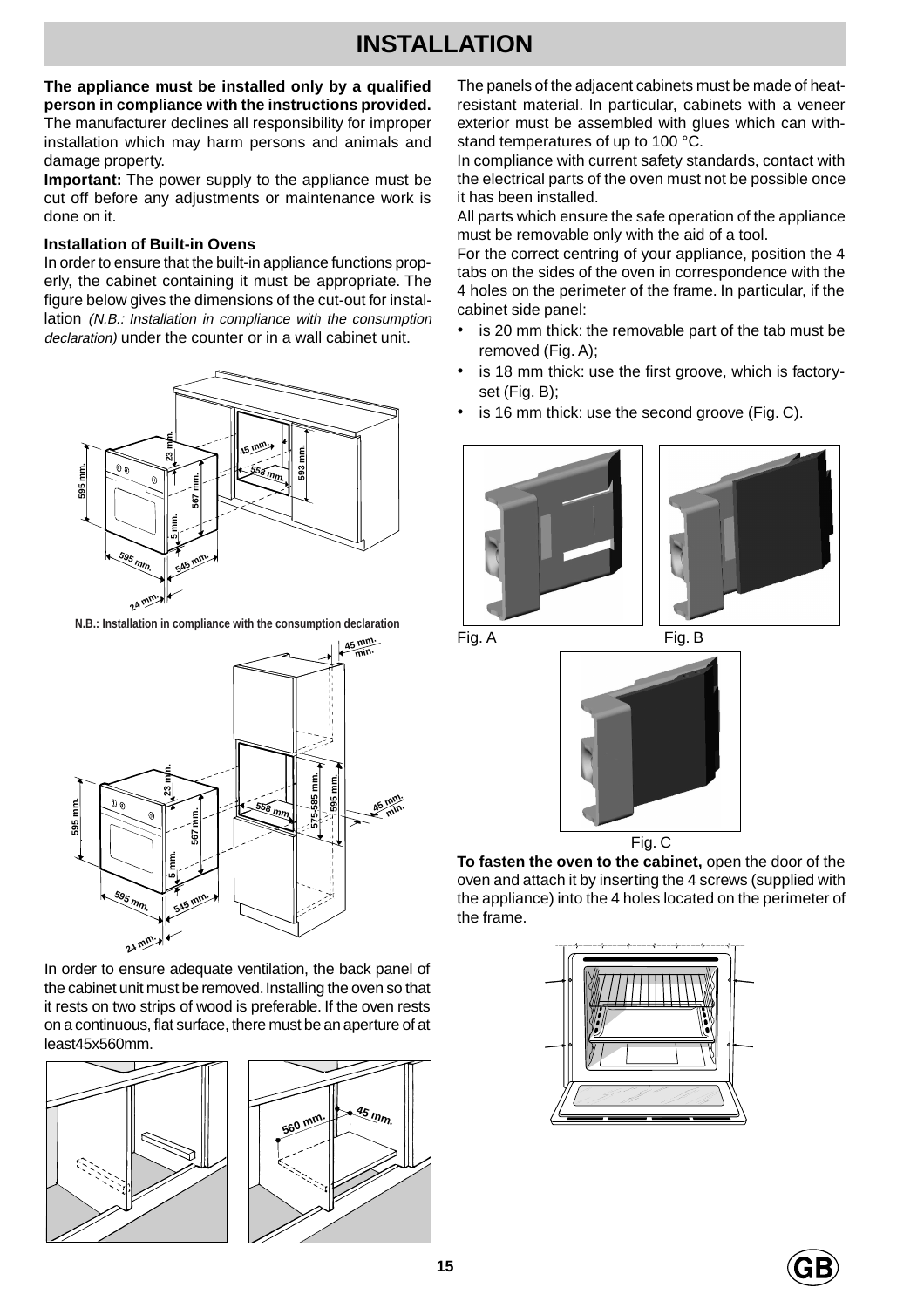# **INSTALLATION**

#### <span id="page-15-0"></span>**Fastening the oven to the cabinet**

- 1. Place brackets "**A**" up against the oven support "**B**".
- 2. Place the tabs "**C**" up against brackets "**A**". In particular, if the cabinet side panel:
- is 16 mm thick: mount the tab so that the number 16 it features is facing you;
- is 18 mm thick: mount the tab so that the part without any wording is facing you;
- is 20 mm thick: do not mount the tab.
- 3. Fasten the brackets and tabs on the oven cabinet side panel using screws "**D**".
- 4. Fasten the oven to the cabinet using the screws and plastic washers "**E**".



# **Troubleshooting**

#### **If your oven releases a lot of smoke during cooking:**

- Make sure you have selected the correct cooking mode for the type of dish you want to prepare and that you have selected the right accessories and put the dish in the oven at the recommended rack height.
- Check the temperature selected: is it too high for the type of cooking required.
- Check the degree of soil of the oven, and whether it needs to be cleaned. Food residue encrusted onto the enamel coating inside the oven becomes charred and creates both smoke and pungent smells.
- Splashes of grease or overflows onto very hot surfaces could create smoke.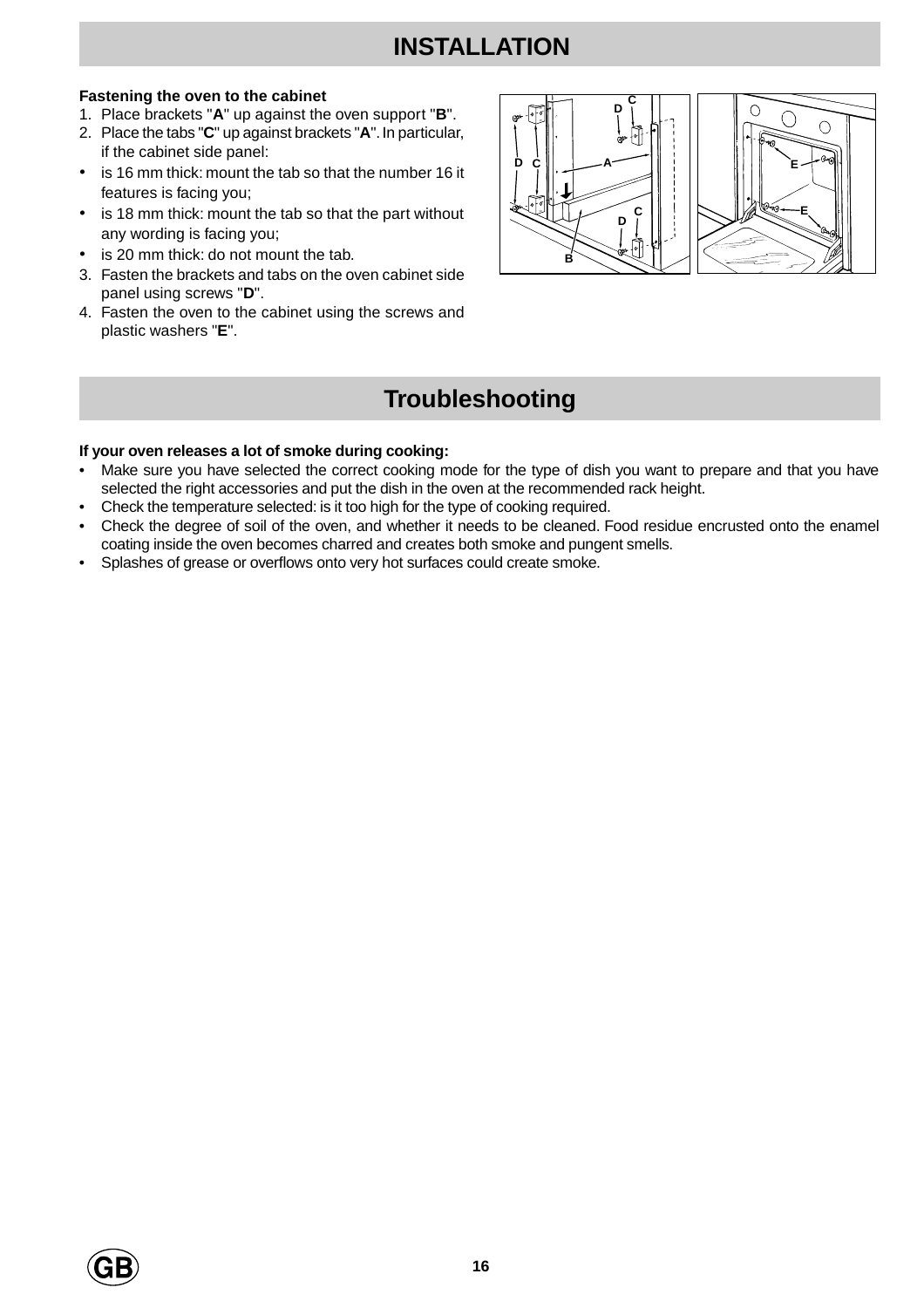# **Electrical Connection**

#### <span id="page-16-0"></span>**Electrical connection**

The electrical connection to the mains must be made on the appliance. The power voltage and frequency are as indicated on the rating plate.

#### **WARNING: THIS APPLIANCE MUST BE EARTHED.**

#### **Mounting the power supply cable**

To open the terminal board:

- Using a screwdriver, press on the tabs situated on each side of the terminal board cover.
- Pull open the terminal board cover.

To mount the power supply cable, proceed as follows:

- **•** Unscrew the cable clamp screw and the contact screws  $L-N=\pm$ .
- Fasten the wires beneath the screwheads using the follow**ing colour scheme: Blue (N) Brown (L) Yellow-Green**  $\pm$
- Fasten the power supply cable in the corresponding cable clamp and close the cover.

#### **Electrical Connection:**



Voltage Frequency: 230 V-1+N 50Hz

Fuse Section: 16A Supply cable: 3x1.5mm<sup>2</sup>

You can connect your oven to the system means of a terminal board. Refer to above information for the minimal cable sections and the calibration of the protective elements according to the connection. If the appliance is installed **with a junction box**, an **omnipolar circuit breaker** - with a minimum contact opening of 3mm - should be installed between the appliance and the mains.

#### **ENERGY LABEL**

Directive 2002/40/EC on the label of electric ovens Norm EN 50304 Energy consumption for Natural convection heating mode:  $\square$  Convection Declared energy consumption for Forced convection Class heating mode: **E** Baking

#### **Power cable supply connection to the electrical mains:**

We recommend you use a power supply cable which is long enough to allow you to take the oven out of its recess in the event of maintenance operations (only use HAR - H 05 - RRF quality cables fitted with a plug conforming to the regulations in force.

The plug must be accessible at all times.

#### **Unplug the appliance before all operations, even when replacing the oven lamp.**

#### **Using the appliance without correct earthing is highly dangerous.**

#### **IMPORTANT:**

After connecting the appliance to the flexible cable, tighten all the screws on the terminal board.



#### **This appliance conforms with the following European Community Directives:**

- 73/23/**EEC** of 19/02/73 (Low Voltage) and subsequent amendments;
- 89/336/**EEC** of 03/05/89 (Electromagnetic compatibility) and subsequent amendments:
- 93/68/**EEC** of 22/07/93 and subsequent amendments;
- 2002/96/**EC**

The European Directive 2002/96/EC on Waste Electrical and Electronic Equipment (WEEE), requires that old household electrical appliances must not be disposed of in the normal unsorted municipal waste stream. Old appliances must be collected separately in order to optimise the recovery and recycling of the materials they contain and reduce the impact on human health and the environment. The crossed out "wheeled bin" symbol on the product reminds you of your obligation, that when you dispose of the appliance it must be separately collected. Consumers should contact their local authority or retailer for information concerning the correct disposal of their old appliance.

#### **Inner dimensions of the oven:**

| width  | 43.5cm |
|--------|--------|
| depth  | 40.0cm |
| height | 32.0cm |

**Inner volume of the oven:** 54 litres

#### **Voltage and frequency of power supply:**

230-240V 50-60Hz 2250-2400W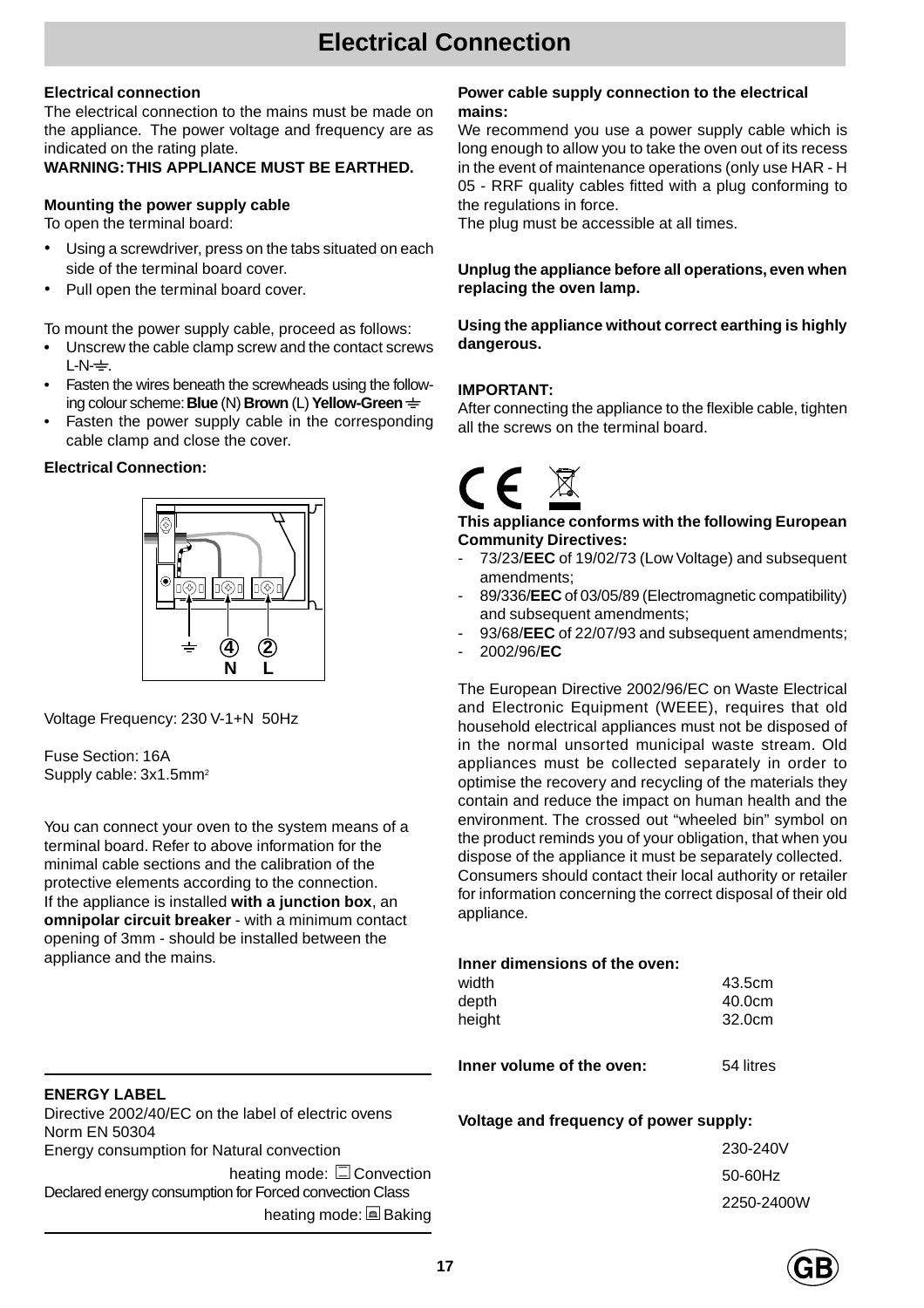

# **After Sales Service**

**"No company is better positioned to offer an after sales service on a Hotpoint appliance than us - the manufacturer"**

As part of our commitment to you, all Hotpoint appliances have the added benefit of a fully inclusive parts and labour guarantee for the first 12 months. In addition to this you also have the advantage of **free replacement parts for the first 5 years** when fitted by a Hotpoint

engineer. When the 12 months parts and labour guarantee expires we offer the following after sales service options:

## **Repair Service and Information Help Desk**

UK: 08709 066066 www.theservicecentre.co.uk Republic of Ireland: 1850 302 200

Note: Our operators will require the Model number and the Serial number of your appliance

Available 364 days a year with a fast, effective and value for money service. We have the largest white goods repair service in the UK with over 1200 of our own fully trained engineers. All repairs include a parts and labour guarantee for 12 months from the date of the repair.

If you require any information or have any questions about your appliance, our operators are on hand with help and advice.

All this ensures that you will receive the best available after sales service possible.

#### **Extended Warranties**

UK: 08709 088 088 www.theservicecentre.co.uk Republic of Ireland: 1850 502 200

Whether you have just one or a number of Hotpoint appliances in your kitchen, we offer two service cover plans to give you total peace of mind.

● Repair Protection Plan - FREE service repairs for a single Hotpoint appliance during the period of cover.

● Kitchen Cover - FREE service repairs for all your Hotpoint appliances less than 8 years old.

**Genuine Parts and Accessories**UK: 08709 077 077 www.theservicecentre.co.uk Republic of Ireland: (01) 842 6836

A wide range of genuine parts and accessories are available from our hotline or through our web site. **Genuine parts and accessories, extended warranties and service repairs are all available on our web-site at:**

# SERVICECEI

www.theservicecentre.co.uk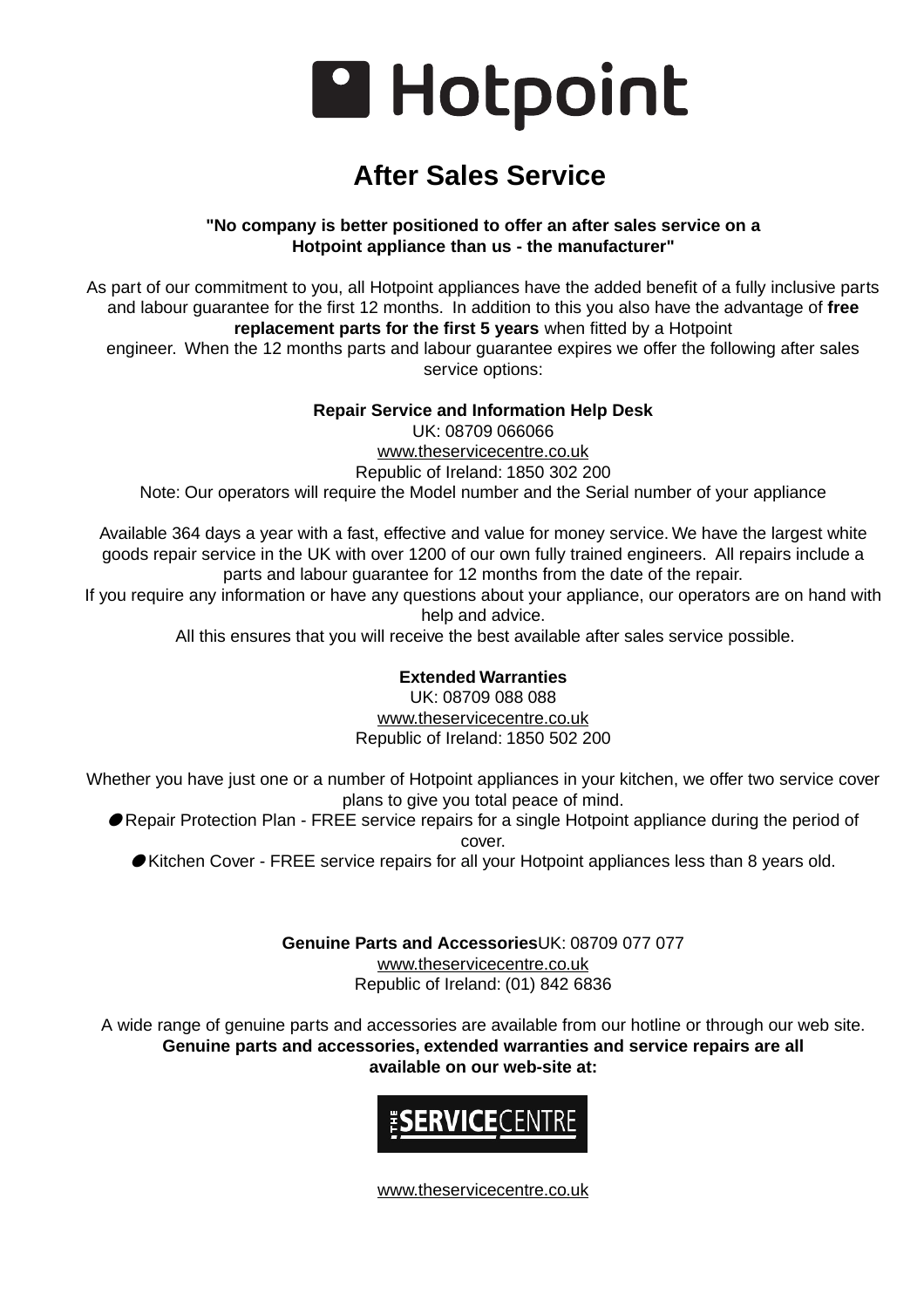

# **Guarantee**

#### **"Satisfaction guaranteed or your money back"**

We give you a unique 'satisfaction guaranteed' promise - **valid for 90 days** - after you have purchased your Hotpoint appliance. If there is a technical problem simply call Hotpoint Repair service or visit our web-site at www.theservicecentre.co.uk and where necessary, we will arrange for an engineer to call. If the technical problem is not resolved under this guarantee, **we will replace your machine or, if you prefer, give you your money back.**

All Hotpoint appliances carry a fully inclusive 12 month parts and labour guarantee as well as free replacement parts for the first 5 years (except microwaves, selected integrated appliances and cooker hoods, which have a one year guarantee) provided that they are fitted by a Hotpoint engineer.

#### **Guarantee terms and conditions**

Your guarantee is only applicable in the United Kingdom or Republic of Ireland and is subject to the following provisions that your appliance:

Has been installed and used correctly in accordance with this instruction booklet.

l Has been used solely for domestic purposes and is located on domestic premises (ie. not for commercial or trade use).

Has been properly connected to a suitable electrical supply voltage as stated on the appliance rating plate.

Has not been subject to misuse, accident, modified or repaired by anyone other than one of our own service engineers.



For pre purchase information on any other Hotpoint product call: 08701 50 60 70 or visit: www.hotpoint.co.uk



As part of Hotpoint's continued commitment to helping the environment, Hotpoint reserves the right to use quality recycled components to keep down customer costs and minimise material wastage. Please dispose of packaging and old appliances carefully.

To minimise risk of injury to children, remove the door, plug and cut mains cable off flush with the appliance. Dispose of these parts separately to ensure that the appliance can no longer be plugged into a mains socket, and the door cannot be locked shut.